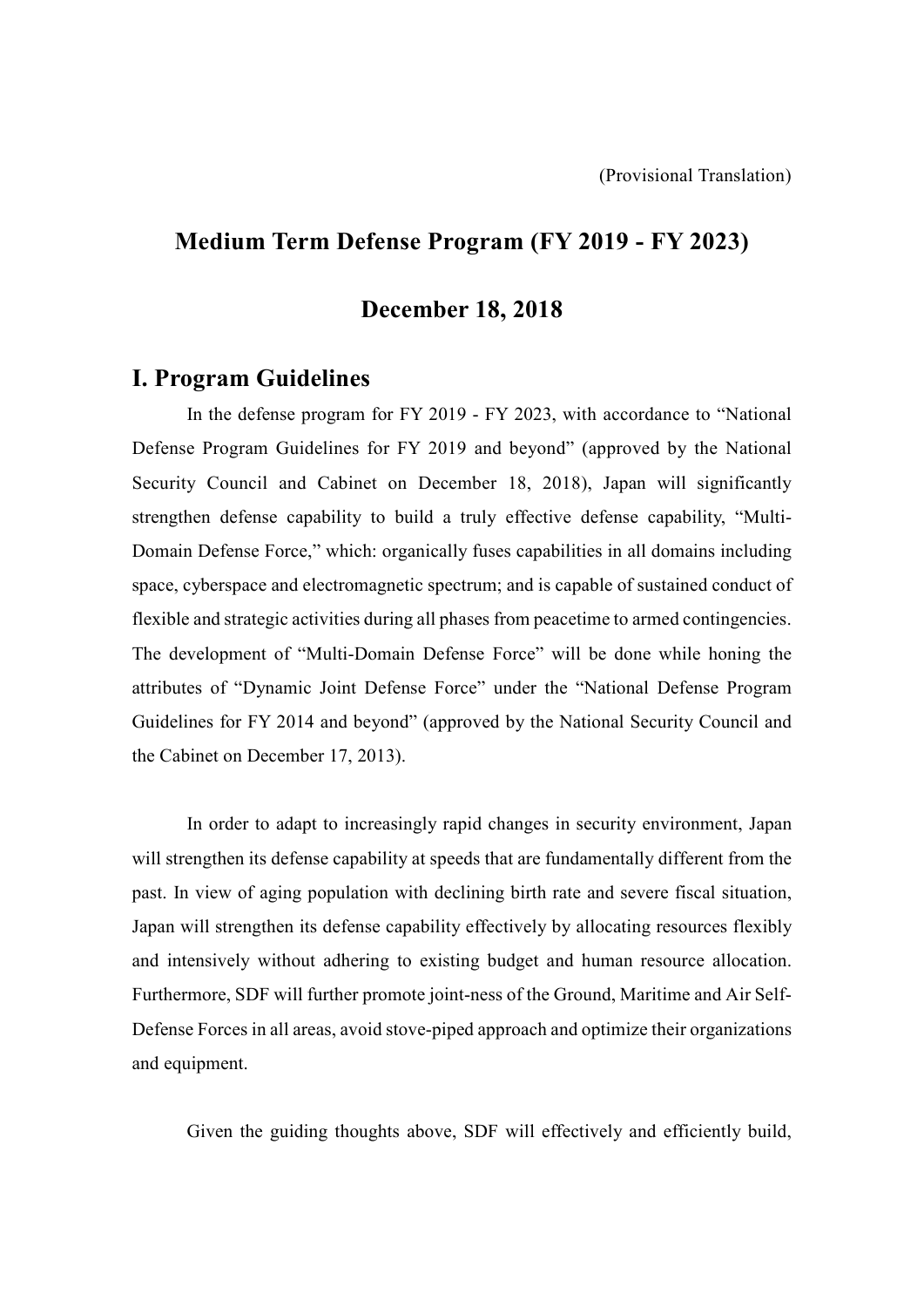maintain and operate defense capability based on the following program guidelines:

1. In order to realize cross-domain operations, SDF will acquire and strengthen capabilities in new domains, which are space, cyberspace and electromagnetic spectrum by focusing resources and leveraging Japan's superb science and technology, and strengthen and protect command, control, communications and information (C4I) capabilities that effectively connect capabilities in all domains including the new ones. In addition, SDF will enhance capabilities in maritime and air domains, stand-off defense capability, comprehensive air and missile defense capability and maneuver and deployment capability to effectively counter attacks by aircraft, ships and missiles during cross-domain operations in close combination with capabilities in space, cyber and electromagnetic domains. Furthermore, to be able to sustain a range of requisite activities at all stages from peacetime to armed contingencies, sustainability and resiliency of defense capability including logistics support will be enhanced.

2. In procuring equipment, by properly combining the introduction of new, highperformance equipment, with life extension and improvement of existing equipment, MOD/SDF will efficiently secure defense capability in necessary and sufficient "quality" and "quantity". In this regard, MOD/SDF will strengthen its project management throughout its equipment life-cycle, including during its research and development activities, and reduce the life-cycle costs to improve cost-effectiveness. Moreover, MOD/SDF will make focused investments through selection and concentration in cutting-edge technologies. MOD/SDF will also dramatically shorten research and development (R&D) timelines by streamlining its processes and procedures.

3. In the face of rapidly shrinking and aging population with declining birth rates, to ensure SDF's strength, to strive to secure human resources for SDF personnel and to improve their ability and morale, who are the core element of defense capability, MOD/SDF will comprehensively promote various measures to reinforce human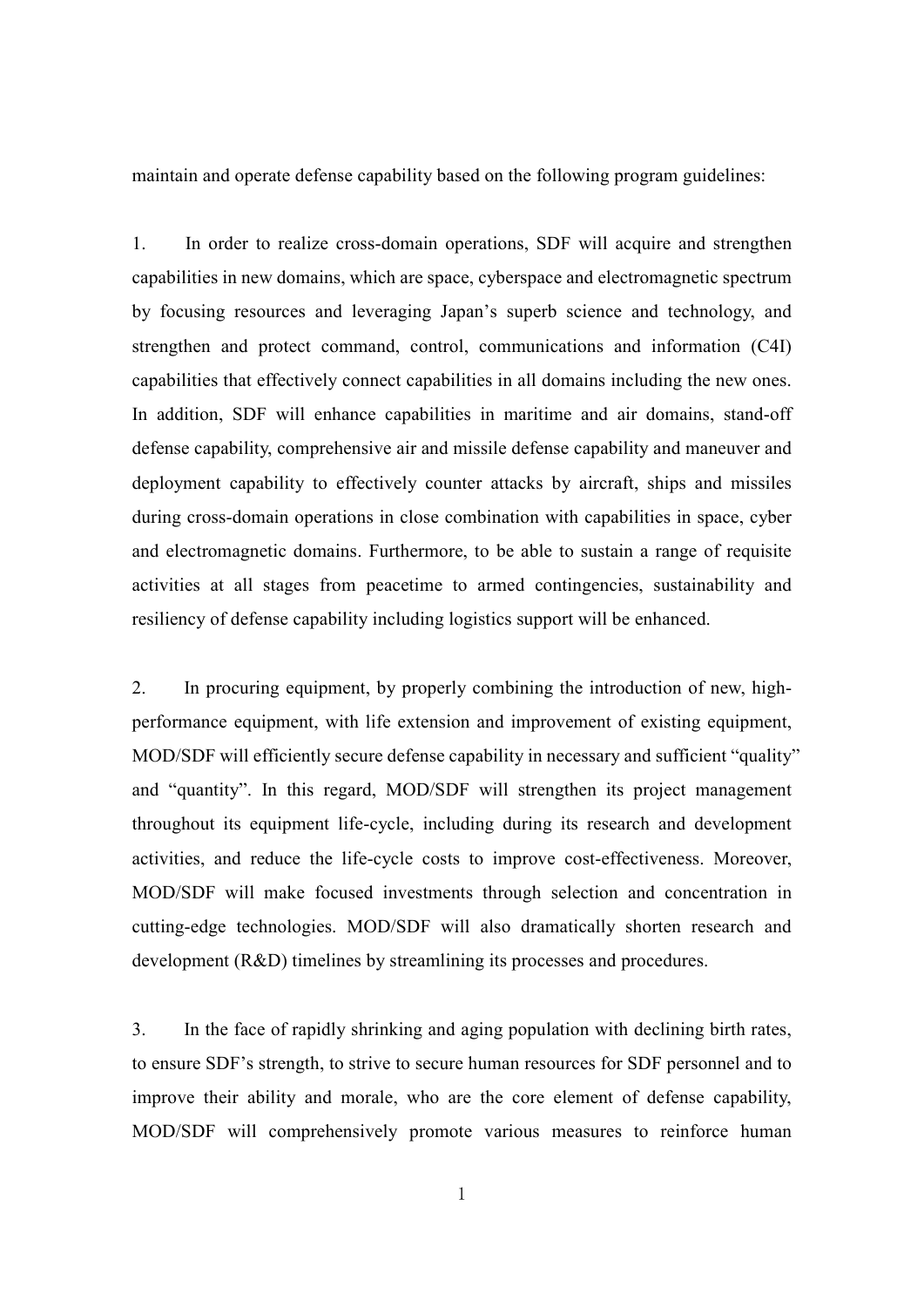resource base such as securing diverse and high-quality talents including diversifying applicant pool, promoting women's participation and leveraging reserve personnel, improving living and work environment, promoting work style reforms, and improving treatment.

4. In order to maintain and strengthen the commitment of the United States (U.S.) to Japan and the Indo-Pacific region and to secure Japan's security, and based on the premise that Japan will strengthen its own capabilities, Japan will further promote a variety of cooperative activities and consultations with the U.S., in a wide range of areas under "Guidelines for Japan-U.S. Defense Cooperation". Japan will also actively facilitate measures for the smooth and effective stationing of U.S. forces in Japan.

In line with the vision of free and open Indo-Pacific, to strategically promote multifaceted and multilayered security cooperation, Japan will actively leverage its defense capability to promote defense cooperation and exchanges which include joint training and exercises, defense equipment and technology cooperation, capacity building assistance, and interchanges among military branches.

5. With respect to hedging against invasion scenarios such as amphibious landing employing large-scale ground forces, which were assumed primarily during the Cold War period, SDF will retain forces only enough to maintain and carry on the minimum necessary expertise and skills with which to adapt to changes in situation in the future, by achieving efficiency and rationalization.

6. Considering increasingly severe fiscal conditions and importance of other budgets related to people's daily life, MOD/SDF will work to achieve greater efficiency and streamlining in defense force development while harmonizing with other policies and measures of the Government.

2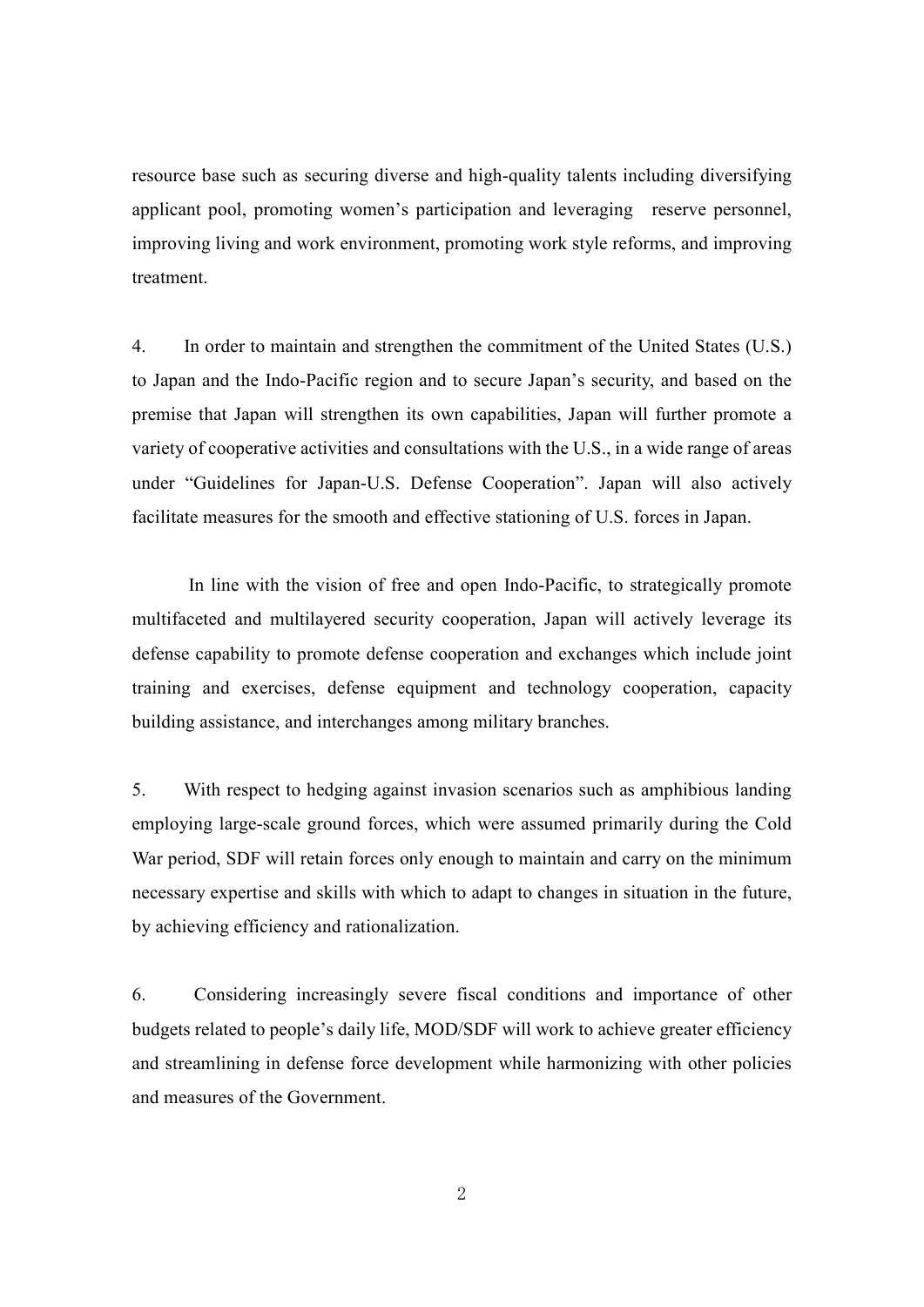# **II. Reorganization of the Major SDF Units**

1. In order to build a structure that is capable of realizing cross-domain operations including new domains, which are space, cyberspace and electromagnetic spectrum, SDF will strengthen the Joint Staff's posture designed for effective SDF operations and for new domains, thereby enabling swift exercise of SDF's capabilities. For the future framework for joint operations, SDF will take necessary measures after considering how to conduct the operation of organizations in which the functions in the new domains are operated unitarily, and come to conclusions after considering how the integrated structure should be during steady-state to appropriately execute instructions from the Minister based on the posture of the strengthened Joint Staff. SDF will also work to flexibly leverage personnel of each SDF service through such efforts as building posture for force protection and damage recovery with an eye on mutual cooperation among SDF services.

SDF will establish 1 squadron of ASDF space domain mission unit in order to conduct persistent monitoring of situations in space, and to ensure superiority in use of space at all stages from peacetime to armed contingencies.

SDF will establish 1 squadron of cyber defense unit as joint unit in order to fundamentally strengthen cyber defense capabilities, including capability to disrupt, in the event of attack against Japan, opponent's use of cyberspace for the attack as well as to conduct persistent monitoring of SDF's information and communications networks.

SDF will strengthen the Joint Staff's posture in order to appropriately manage and coordinate, from joint operation perspective, the use of electromagnetic spectrum, and advance efforts to enhance defense capability related to the use of electromagnetic spectrum in each SDF service.

In order to provide persistent nation-wide protection on a steady-state basis and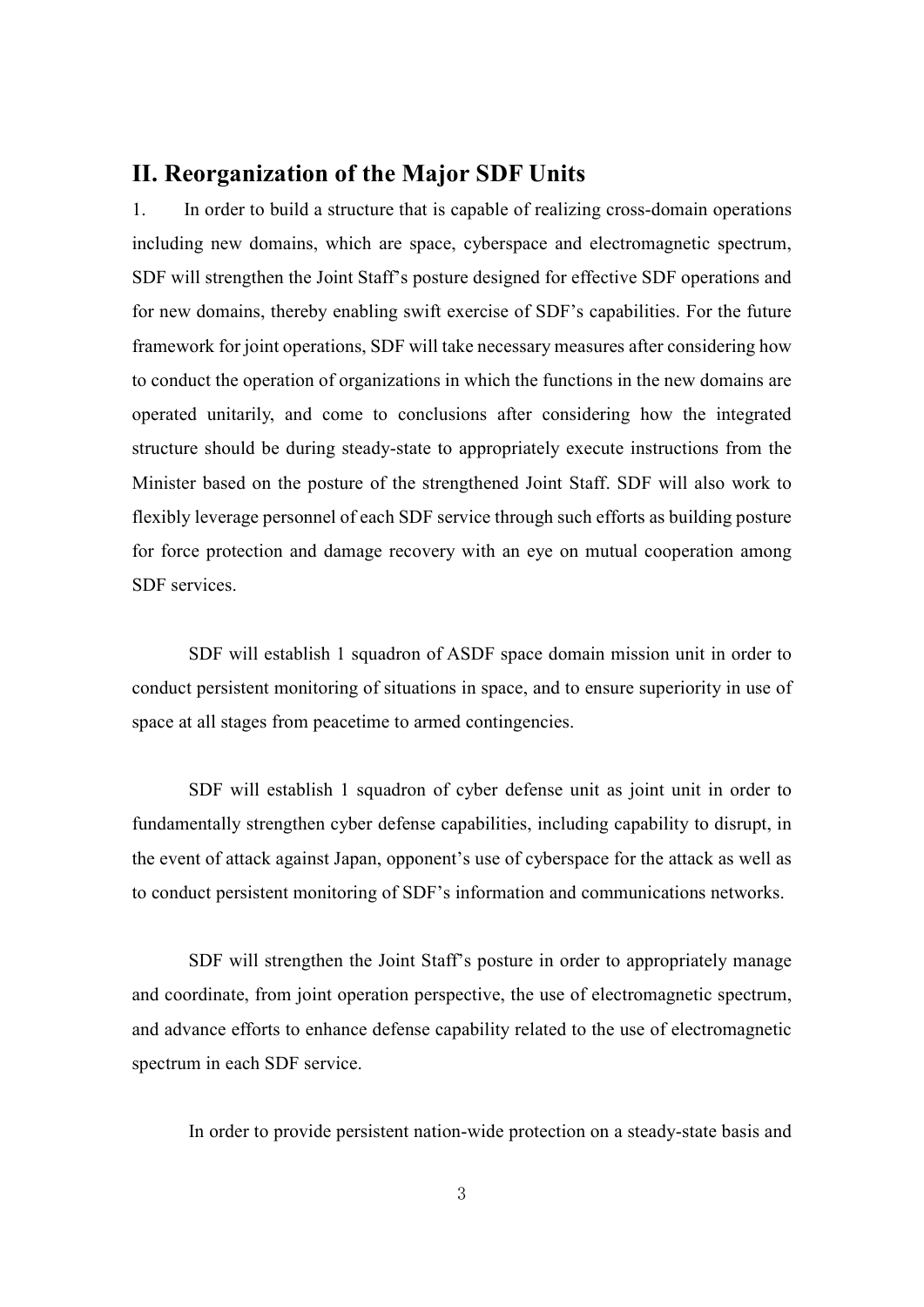to be able to simultaneously deal with multiple, complex airborne threats, GSDF will establish 2 squadrons of ballistic missile defense (BMD) units. In addition, in order to operate units more efficiently including command and control in accordance with the enhancement of SDF's ballistic missile response capabilities, ASDF will reorganize surface-to-air guided missile units from 6 fire groups to 4 groups while maintaining 24 fire squadrons.

At all stages from peacetime to armed contingencies, SDF will establish 1 group of maritime transportation unit as Joint Unit that allows SDF units to swiftly maneuver and deploy in joint operations.

2. In order to strengthen operation capabilities in new domains, GSDF will establish cyberspace units and electromagnetic operation units as subordinate units of the Ground Component Command.

In order to respond swiftly, and to deter and counter effectively and swiftly with various situations, GSDF will transform 1 division and 2 brigades respectively into 1 rapid deployment division and 2 rapid deployment brigades that are furnished with advanced mobility and ISR capabilities. In addition to rapid deployment divisions and brigades, an amphibious rapid deployment brigade, which will be strengthened by the establishment of 1 amphibious rapid deployment regiment, will strengthen its ability to deter and counter threats through conducting persistent steady-state maneuver such as coordinated activities with ships as well as various training and exercises. In addition, through continuing to establish area security units in charge of initial response activities, MOD will newly establish surface-to-air guided missile units and surface-to-ship guided missile units, GSDF will strengthen its defense posture of the remote islands in the southwest region. Furthermore, to counter invasion of remote islands, GSDF will take necessary measures to establish hyper-velocity gliding projectile (HVGP) units for the defense of remote islands.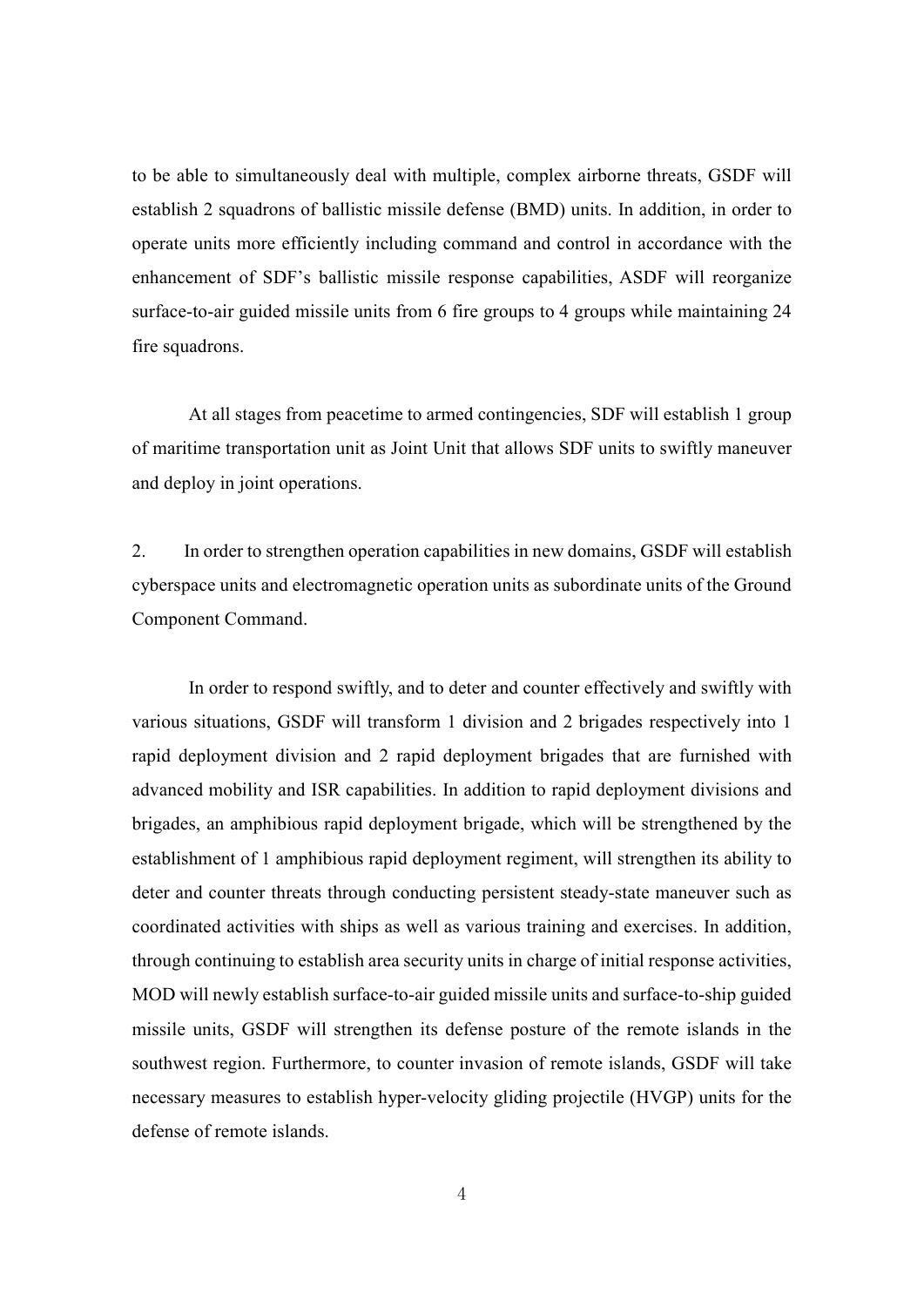From the perspective of enabling swift and flexible operations, while thoroughly facilitating efficiency and rationalizing preparations for invasion, such as the landing of large-scale ground forces, GSDF will steadily implement programs towards successive formation of units equipped with mobile combat vehicles and disuse of tanks deployed in basic operational units stationed in locations other than Hokkaido and Kyushu. In addition, GSDF will steadily carry out programs that concentrate howitzers deployed in basic operational units stationed in locations other than Hokkaido into newly organized field artillery units under the direct command of the respective regional armies. Furthermore, GSDF will reduce its combat helicopter units under the direct command of the respective regional armies and consider the review of their deployment to operate them effectively and efficiently.

3. In order to provide for defense in the waters around Japan and security of maritime traffic through effective prosecution of persistent ISR, anti-submarine operations and mine countermeasure operations, to be able to effectively engage in security cooperation with other countries, MSDF will maintain 4 groups mainly consisting of 1 helicopter destroyer (DDH) and 2 Aegis-equipped destroyers (DDG), and maintain 2 groups consisting of new type of destroyers (FFM) with improved multimission capabilities and minesweeping vessels. MSDF will newly establish surface units composed of these destroyer units and minesweeper units. In addition, MSDF will establish patrol vessel units to enable enhanced steady-state ISR in the waters around Japan. Furthermore, by introducing a test submarine, which the type will be changed from an existing submarine, MSDF will work to achieve greater efficiency in submarine operations and accelerate capability improvement, thereby enhancing persistent ISR posture. In order to effectively conduct underwater ISR and patrols and defense in the waters around Japan, MSDF will continue to take measures necessary to increase the number of submarines.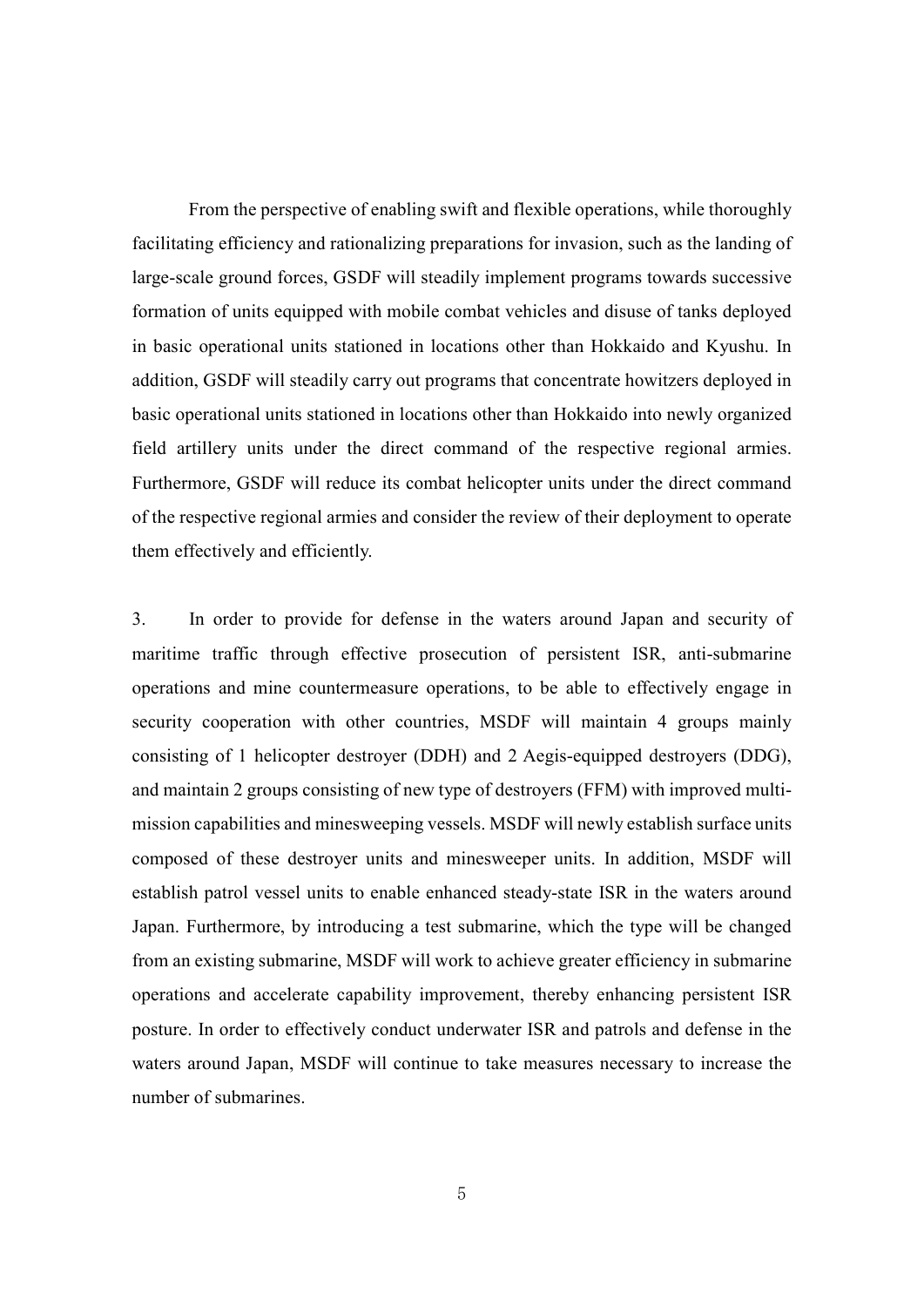4. In order to enhance the air defense posture and operate effectively in airspace around Japan including vast airspace on the Pacific side, ASDF will reorganize 8 warning groups and 20 warning squadrons to 28 warning squadrons and establish 1 airborne early warning (AEW) wing as part of air warning and control units, and take necessary measures to establish 1 squadron of fighter aircraft units.

ASDF will disband 1 squadron of tactical reconnaissance unit with the retirement of its reconnaissance aircraft (RF-4), and will establish 1 squadron of aerial refueling/transport units to enhance its aerial refueling/transport function.

In order to be able to conduct information collection in areas relatively remote from Japan and persistent airborne monitoring during situations with heightened tensions, ASDF will establish 1 squadron of unmanned aerial vehicle (UAV) unit.

5. The total number of authorized GSDF personnel at the end of FY 2023 will be approximately 159,000, with approximately 151,000 being active-duty personnel, and approximately 8,000 being reserve-ready personnel. The authorized number of activeduty personnel of the MSDF and ASDF through FY 2023 will be approximately at the same levels as at the end of FY 2018.

During the period of the program, SDF will promote initiatives to optimize organizations and missions such as reviewing the existing organizations and missions whose importance has declined and assigning personnel mainly to new domains, which are space, cyberspace and electromagnetic spectrum.

# **III. Major Programs regarding SDF's Capabilities**

# **1. Priorities in Strengthening Capabilities Necessary for Cross-Domain Operations**

**(1) Acquiring and Strengthening Capabilities in Space, Cyber and Electromagnetic**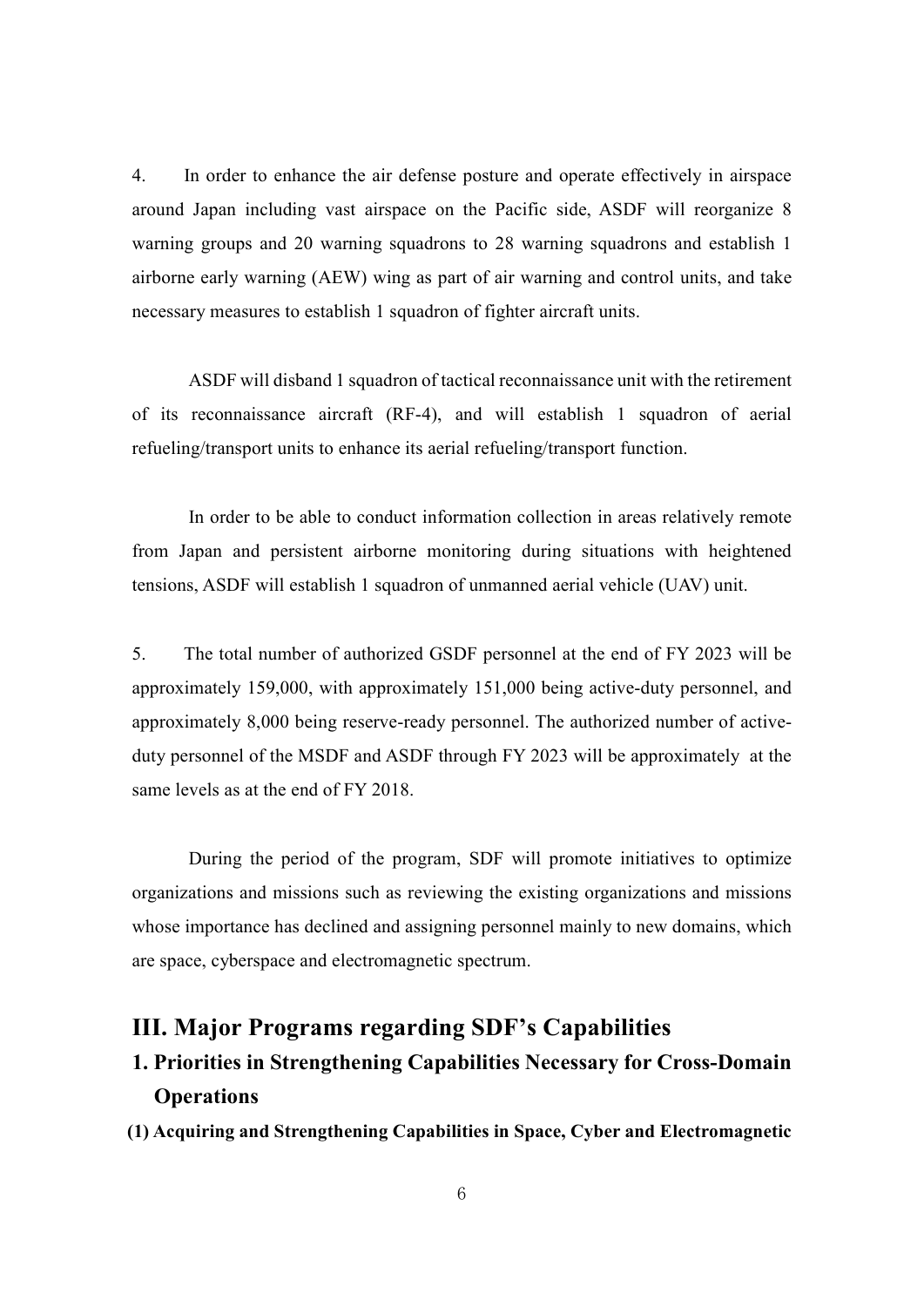#### **Domains**

#### (A) Capabilities in Space Domain

In order to secure the stable use of space, SDF will build a structure to conduct persistent space monitoring under an appropriate role-sharing with related ministries and agencies by such means as newly establishing space domain mission unit and establishing a space situational awareness (SSA) system and will also newly introduce space-based optical telescopes and SSA laser ranging devices.

In order to further improve various capabilities that leverage space domain including information-gathering, communication and positioning capabilities, SDF will continue to enhance information gathering capabilities through the use of various space satellites equipped with diverse sensors, and strengthen C4I capabilities by continuing to develop a sophisticated X-Band satellite communications system. SDF will also strive to secure redundancy by such means as receiving multiple positioning satellite signals including those of Quasi-Zenith Satellite System (QZSS) and utilizing information gathering satellites (IGS) and commercial satellites including micro ones. Additionally, in order to use these capabilities continuously, SDF will conduct necessary study and research, and newly introduce training devices to study and train responses to the vulnerabilities of Japanese satellites, and devices to grasp the state of electromagnetic interference against Japanese satellites. By this strengthening of the structure for grasping the situation, SDF will build the capability to disrupt C4I of opponents in collaboration with the electromagnetic domain.

In this regard, in addition to efforts to establish new job categories and enhance education dedicated to the space domain, SDF will actively leverage civilian technologies and promote to enhance cooperation including the development of human resources, with relevant agencies including the Japan Aerospace Exploration Agency (JAXA) and with the U.S. and other relevant countries, given that cutting-edge technology and knowhow have been accumulated in these organizations.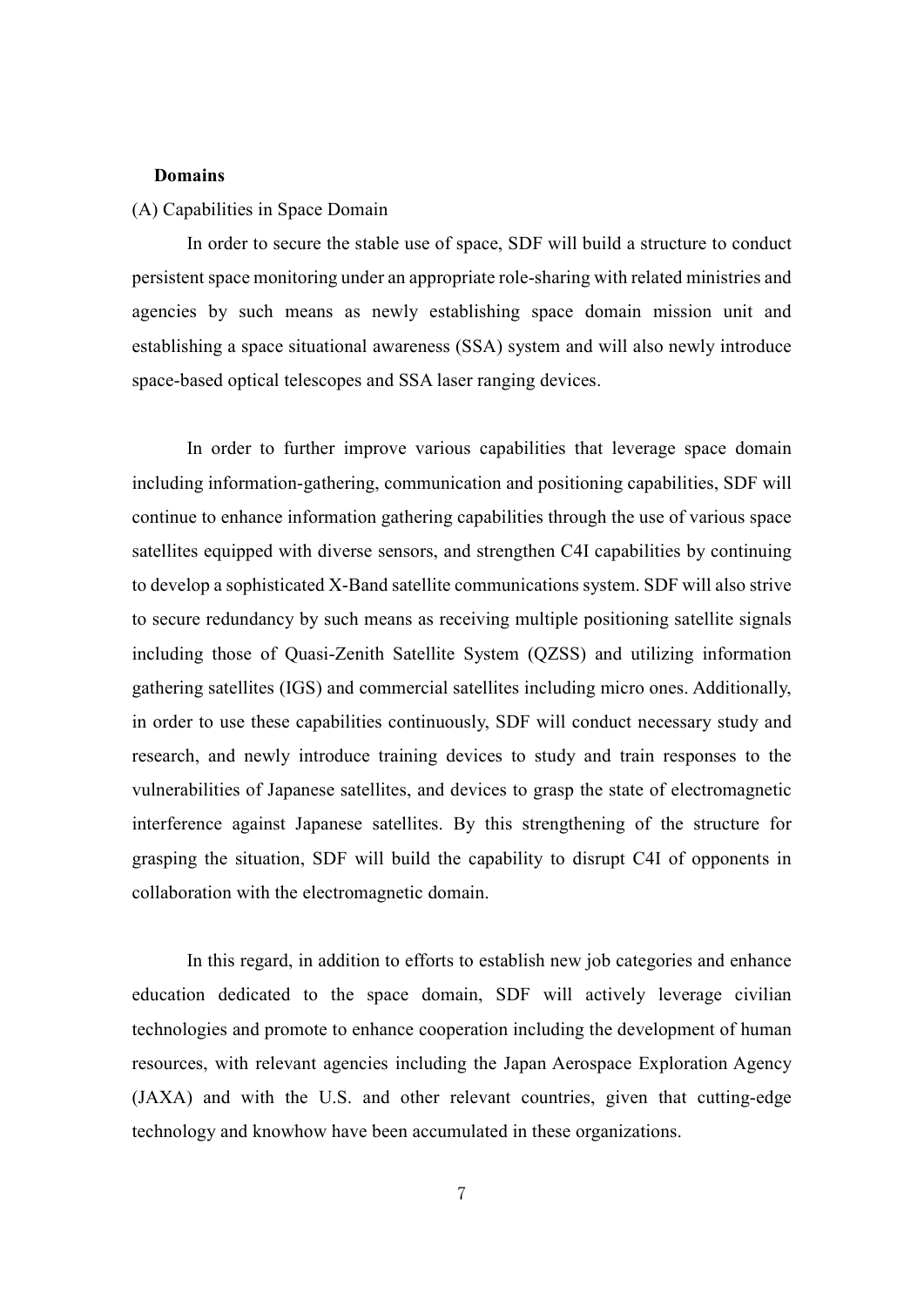#### (B) Capabilities in Cyber Domain

SDF aims to persistently ensure sufficient security against cyber attack and acquire capability to disrupt, opponent's use of cyberspace in the event of attack against Japan. With consideration to enhancing joint functions and efficient resource allocations, SDF will establish the necessary environment by such measures as expanding the structure of cyber defense squadron and other units, enhancing the resiliency of the C4 systems of SDF, strengthening capabilities of information gathering, research and analysis, and developing a practical training environment that can test SDF's cyber defense capability. In addition, SDF will strive to keep abreast of the latest information including cyber-related risks, counter measures and technological trends, through cooperation with the private sector, and strategic talks, joint exercises and other opportunities with the ally and other parties.

As the methods of cyber attack are becoming increasingly sophisticated and complicated, securing personnel with expertise on a continuing basis is essential. SDF plans to develop personnel with strong cyber security expertise, through efforts such as improving the in-house curriculum for specialized education, increasing learning opportunities at institutions of higher education at home and abroad, and conducting personnel management that cultivates expertise. In addition, SDF will strengthen the cyber defense capability by utilizing superior outside expertise.

In order to enable a comprehensive response through a whole-of-government approach in cyber domain, MOD/SDF seeks to enhance close coordination with relevant ministries and agencies, etc. by providing knowledge and MOD/SDF personnel on a steady-state basis, and enhance training and exercises.

### (C) Capabilities in the Electromagnetic Domain

MOD/SDF will newly establish specialized sections in the internal bureau and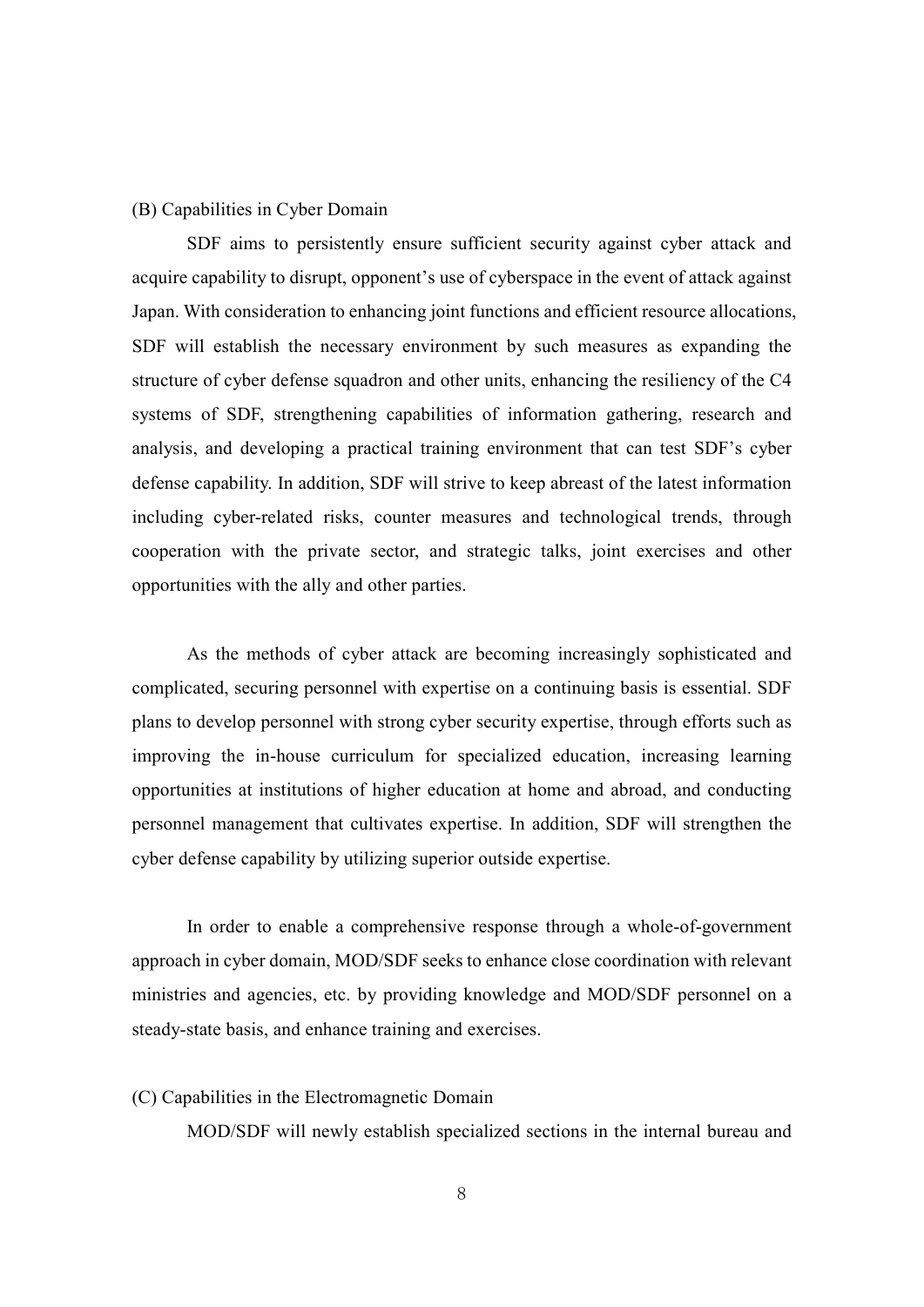the Joint Staff respectively in order to enhance the function to make policies pertaining to effective and efficient use of electromagnetic spectrum in MOD/SDF as well as to improve coordination with other ministries and agencies.

In order to enhance information gathering and analysis capabilities concerning electromagnetic spectrum and develop an information sharing posture, SDF will promote the procurement of radio wave information gathering aircraft and ground-based SIGINT sensor, the upgrade of the Japan Aerospace Defense Ground Environment (JADGE) system, the connection of each SDF service's systems including the Defense Information Infrastructure (DII) and the improvement of each SDF service's data links.

In order to neutralize the radar and communications of opponent attempting to invade Japan, SDF will proceed with the procurement of fighters (F-35A) and network electronic warfare devices, and the upgrade of fighters (F-15) and utility aircraft (EP-3 and UP-3D). SDF will also swiftly proceed with studies and R&D aimed at the procurement of standoff electronic warfare aircraft, high-output electronic warfare equipment, high-output microwave equipment and electromagnetic pulse (EMP) ammunition.

#### **(2) Enhancing Capabilities in Traditional Domains**

- (A) Capabilities in the Maritime and Air Domains
- (i) Strengthening a Posture of Persistent ISR

In order to strengthen the posture to conduct persistent ISR in broad areas at sea and in the air around Japan including vast airspace on the Pacific side, and to detect any signs of significant development at an early stage, SDF will procure new type of destroyers with enhanced capabilities to respond to a wide range of missions (FFM), submarines, patrol vessels, fixed-wing patrol aircraft (P-1), patrol helicopters (SH-60K/K (upgraded version)) and ship-borne UAVs, conduct service-extension work on existing destroyers, submarines, fixed-wing patrol aircraft (P-3C) and patrol helicopters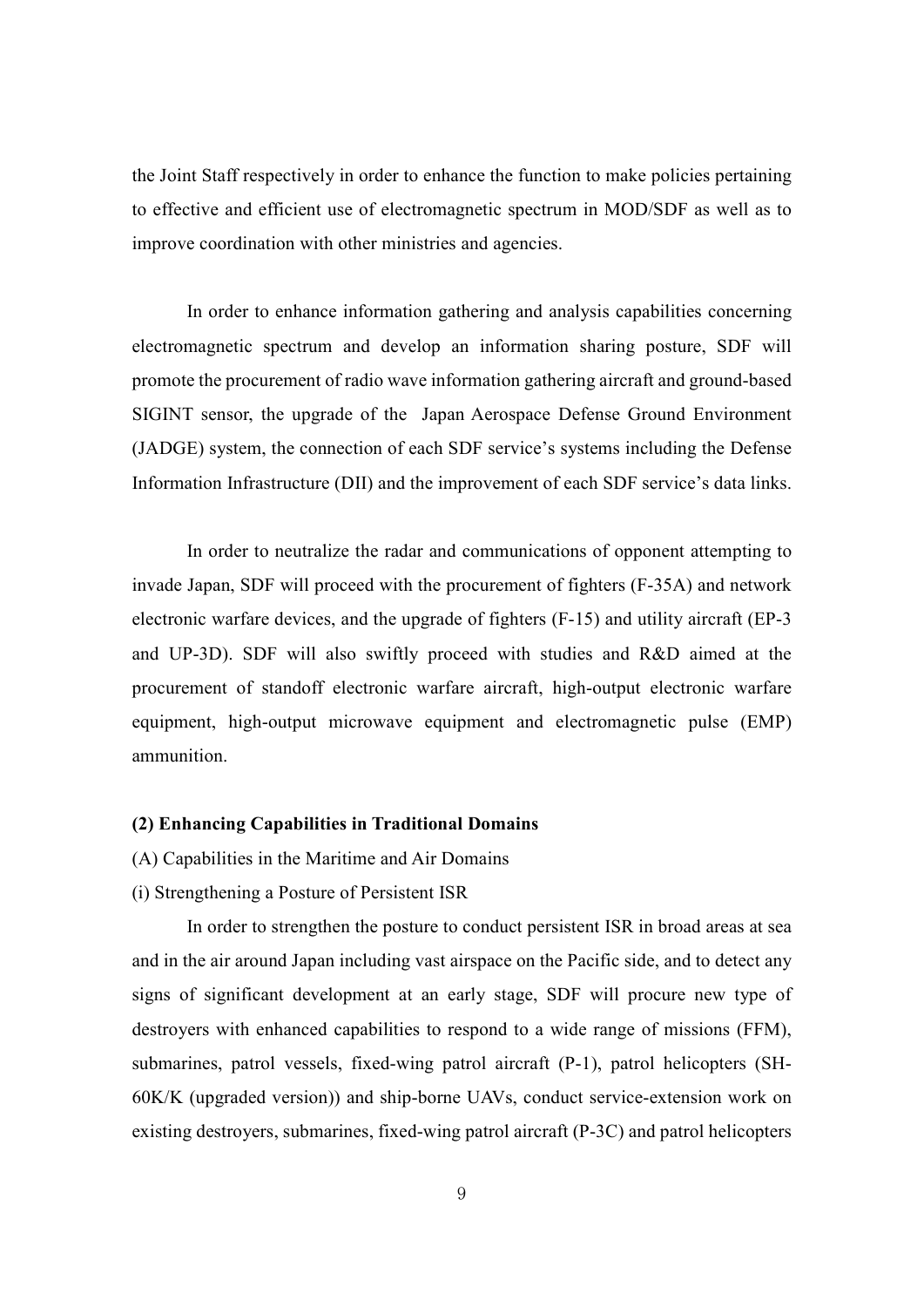(SH-60J and SH-60K) and upgrade the capabilities of fixed-wing patrol aircraft (P-1). In this respect, SDF will strengthen the posture of persistent ISR through increasing the number of the operating days by introducing rational shifts of multiple crews and coordination with patrol vessels to be newly introduced for the new type of destroyers (FFM), and through increasing the opportunities for operation of the submarine fleet on a steady-state basis by introducing the test submarine, which the type has been changed from existing submarines. In addition, SDF will maintain a fully-prepared ISR posture through procuring airborne early warning aircraft (E-2D) and a long-endurance UAV (Global Hawk), upgrading the capabilities of the existing airborne warning and control systems (E-767), development of a new fixed air defense radar, establishing 1 AEW wing as part of air warning and control units as stated in II4, preparing an operating base for mobile air defense radars on the islands on the Pacific side and strengthening overthe-horizon radar capabilities.

## (ii) Obtaining and Maintaining Air Superiority

SDF will strive for the comprehensive enhancement of air defense capability in airspace around Japan including vast air space on the Pacific side.

SDF will proceed replacing fighters that are not suitable for modernization (F-15) by increasing the number of fighters (F-35A) and will newly introduce fighters that are capable of short take-off and vertical landing (hereinafter referred to as "STOVL aircraft") to enhance the flexibility of fighter operations, as the number of air bases that allow for conventional take-off and landing of fighters is limited. In this regard, SDF will refurbish MSDF's multi-function helicopter carrier destroyers (Izumo class) after studying operation of STOVL aircraft so that the operation where necessary will be possible such as response to air attacks in time of emergency, ISR, training and disaster response, in order to further improve flexibility in fighter operations while ensuring safety of SDF personnel and to improve air operation capability particularly on the Pacific side of Japan, where number of air bases is limited despite its vast airspace.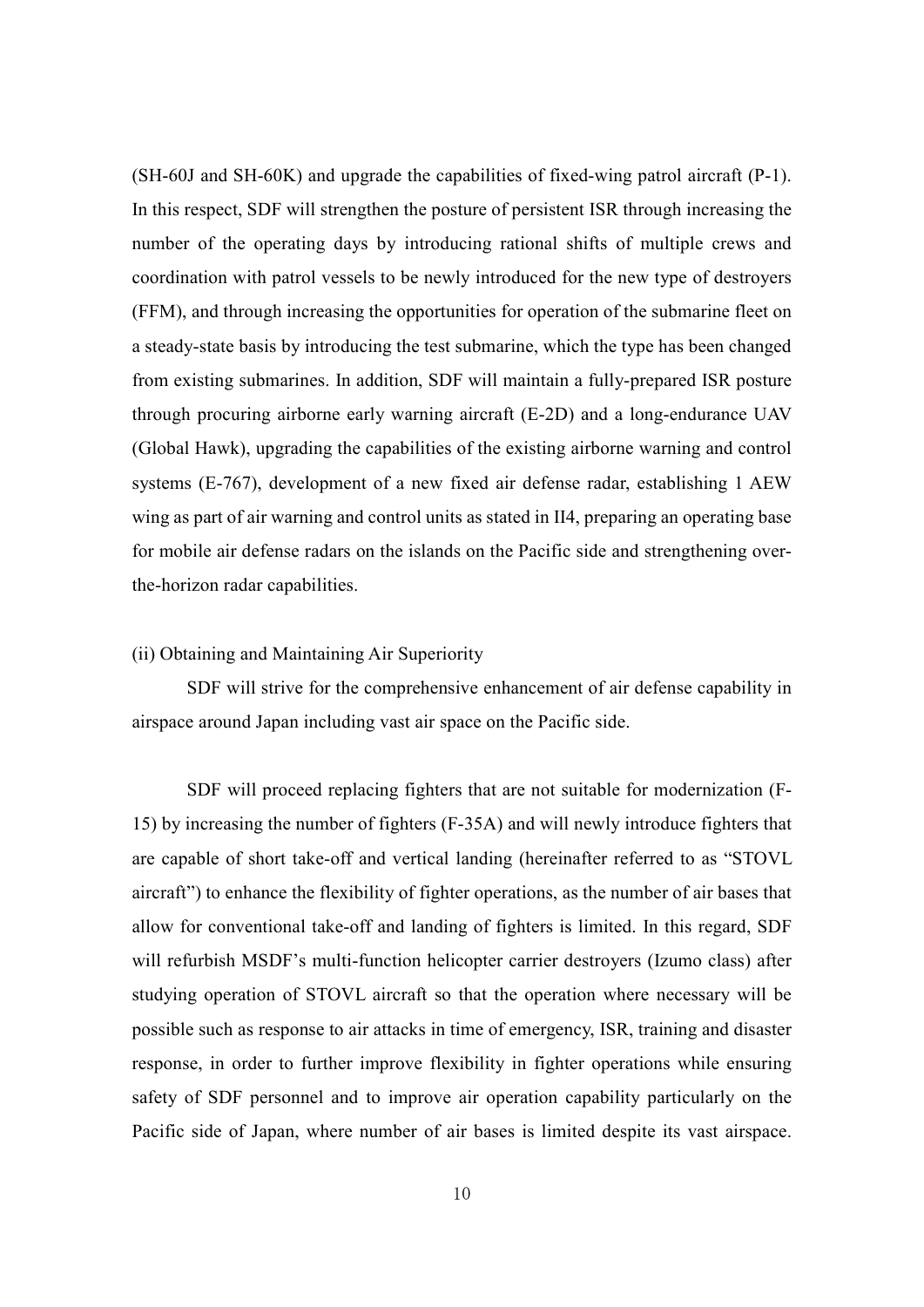These destroyers shall continue to engage as multi-function destroyers in a wide range of missions after refurbishment, such as the defense of Japan and the response to largescale disasters. There will be no change in the existing Government opinion concerning equipment that cannot be possessed under the Constitution. In addition, SDF will upgrade the capabilities of modernized fighter aircraft (F-15) including the enhancement of electronic warfare capabilities, mounting stand-off missiles and increasing the number of mounted missiles. Furthermore, SDF will upgrade the capabilities of fighter aircraft (F-2) including the enhancement of network functions.

With regard to future fighter, SDF will procure new fighters that are capable of playing a central role in future networked warfare before the retirement of the fighter aircraft (F-2). MOD/SDF will promote necessary research and launch a Japan-led development project at an early timing with the possibility of international collaboration in sight.

Along with continuing to procure middle-range surface-to-air guided missiles, SDF will continue to improve its surface-to-air guided missile PATRIOT systems by equipping them with new advanced interceptor missiles (PAC-3 MSE) that can be used both for response to cruise missiles and aircraft and for ballistic missile defense (BMD). In addition, SDF will continue to procure aerial refueling/transport aircraft (KC-46A) and rescue helicopters (UH-60J).

## (iii) Obtaining and Maintaining Maritime Superiority

In defense of the seas surrounding Japan and to ensure the security of maritime traffic by effectively conducting various activities including holding persistent ISR, antisubmarine operations and mine countermeasure operations, SDF will procure equipment such as a new type of destroyers (FFM), conduct service-extension activities on equipment such as existing destroyers, and enhance the capabilities of equipment such as fixed wing patrol aircraft (P-1) as stated in (i), and will procure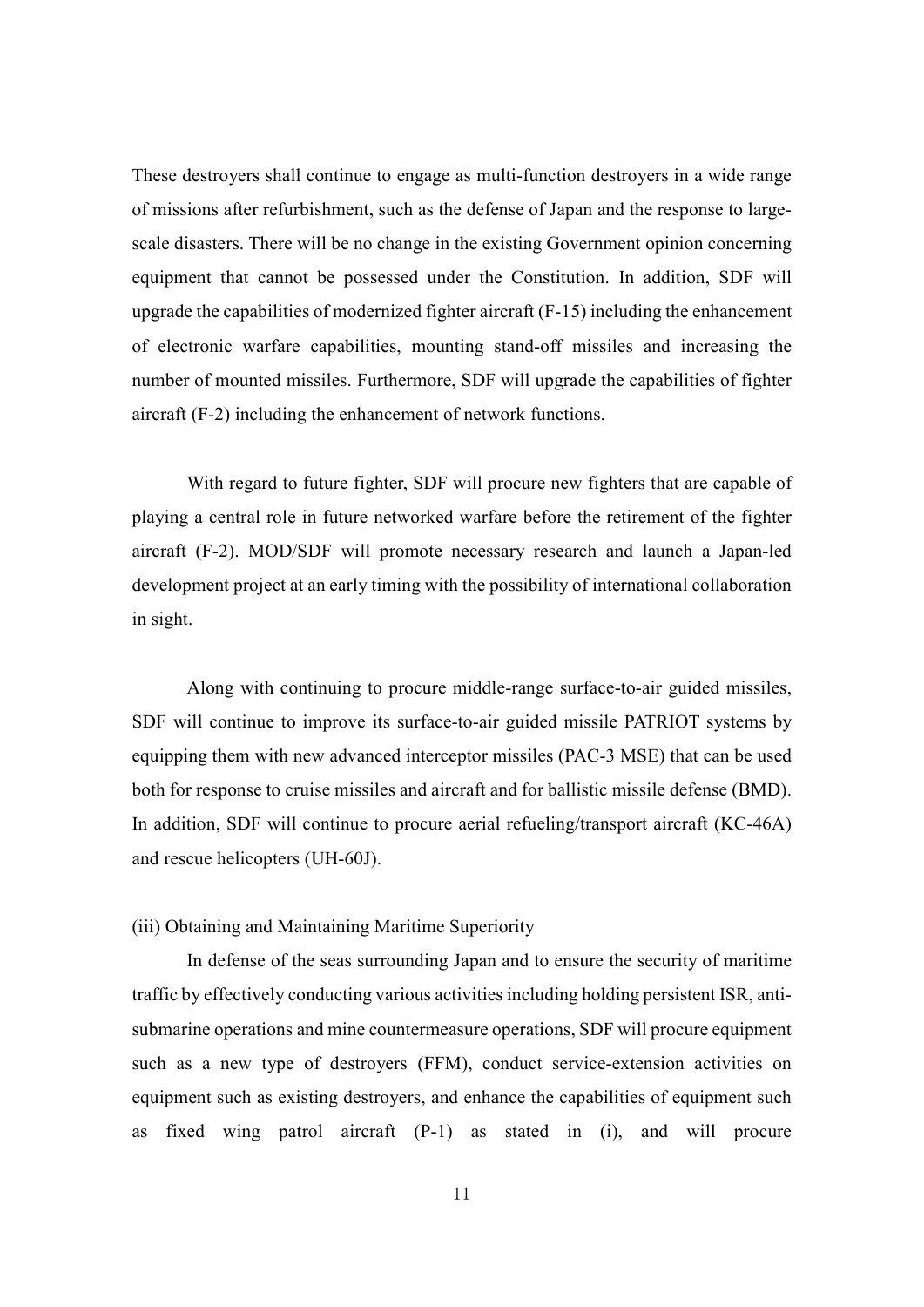minesweeping/transport helicopters (MCH-101). In addition, SDF will continue to procure Mine Sweeper Ocean (MSO) vessels and amphibious rescue aircraft (US-2), and will establish the structure for enhancing tactical development and education and training capabilities. Furthermore, SDF will continue to procure surface-to-ship guided missiles and will introduce new surface-to-ship guided missiles and air-to-ship guided missiles with further extended ranges. In addition, SDF will take necessary measures after considering the introduction of long-endurance UAVs to strengthen surveillance capabilities in the water including on the vast Pacific side. Moreover, SDF will strive to steadily enhance C4I capabilities and will deploy unmanned underwater vehicles (UUV) and proceed with R&D aiming at further enhancement of capabilities to utilize them for oceanic observation and ISR.

#### (B) Stand-off Defense Capability

In order to deal with ships and landing forces attempting to invade Japan while ensuring safety of SDF personnel, SDF will procure stand-off missiles (JSM, JASSM and LRASM), which are capable of responding from the outside of their threat envelopes, and will proceed with R&D on HVGP intended for the defense of remote islands, new surface-to-ship missiles intended for the defense of remote islands and hypersonic weapons. In addition, in order to appropriately leverage advances in military technology, MOD/SDF will swiftly and flexibly strengthen stand-off defense capability through measures such as comprehensive R&D of related technology.

### (C) Comprehensive Air and Missile Defense Capability

In order to effectively and efficiently counter increasingly diverse and complex airborne threats such as ballistic and cruise missiles and aircraft by optimum means and minimize damage, SDF will establish a structure with which to conduct integrated operation of various equipment pieces, those for missile defense as well as air defense equipment that each SDF service has separately used, thereby providing persistent nation-wide protection on a steady-state basis and to be able to simultaneously deal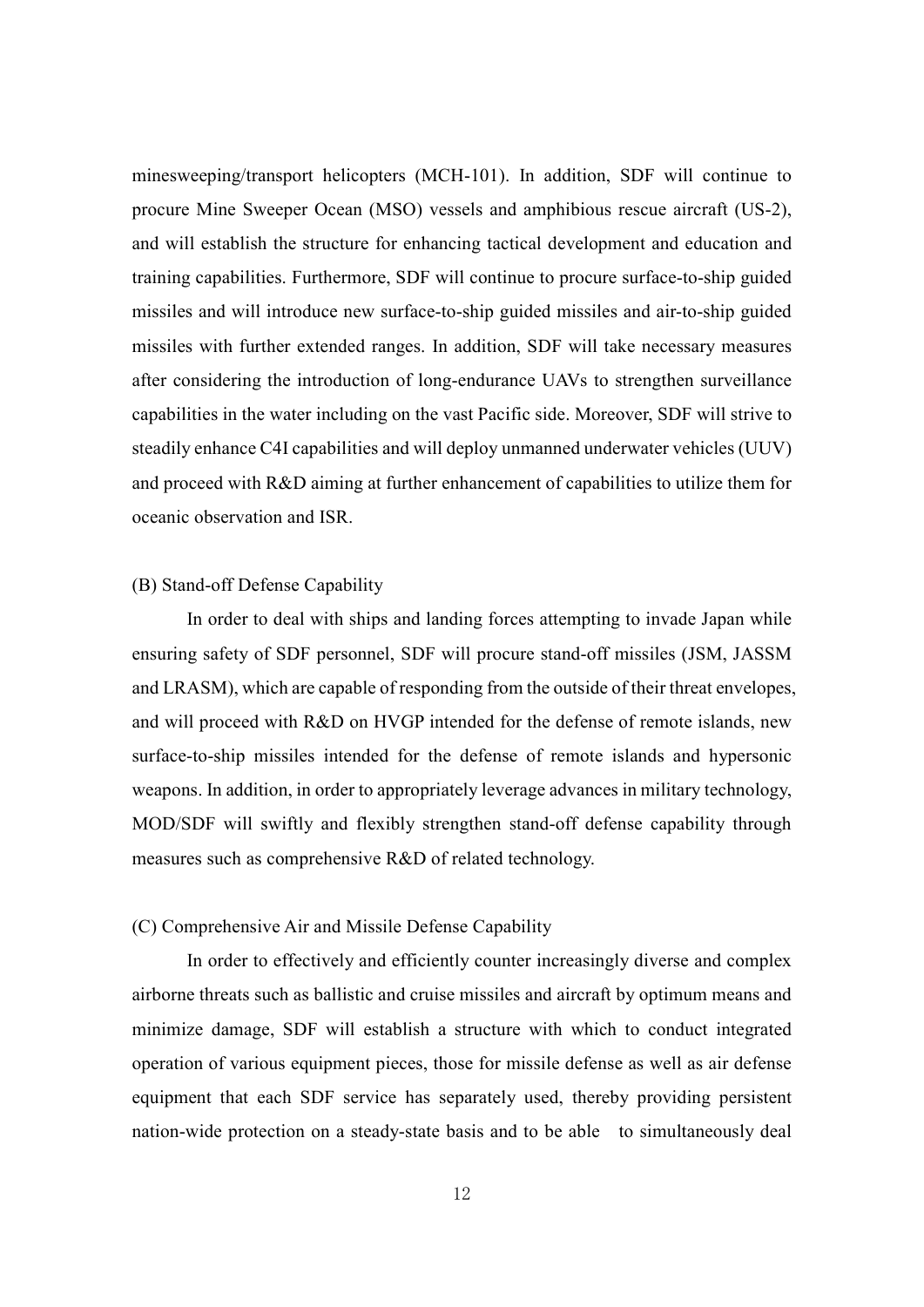with multiple, complex airborne threats. In this regard, SDF will strive to standardize and streamline the means for interception that each SDF service possesses including their maintenance and replenishment systems.

For reinforcing its multi-layered and persistent defense posture for the entire territory of Japan against ballistic missile attacks, SDF will procure its land-based Aegis system (Aegis Ashore), continue to upgrade the capabilities of its existing Aegisequipped destroyers (DDG) and surface-to-air guided missile PATRIOT system as stated in (A) (ii). SDF will also conduct bilateral training and exercises to enhance the effectiveness of the Japan-U.S. bilateral BMD response posture.

In order to effectively counter missile attacks, SDF will procure its interceptor missiles for BMD (SM-3 block IB and block IIA), interceptor missiles with upgraded capabilities (PAC-3MSE), long-range ship-to-air missiles (SM-6) and mid-range ground-to-air guided missiles.

In order to reinforce the detecting and tracking capabilities for missiles and to unitarily command and control the various equipment that each SDF service possesses, SDF will proceed with initiatives such as upgrading its Japan Aerospace Defense Ground Environment (JADGE) and procuring its air defense command and control system (ADCCS), developing its new fixed air defense radar, adding cooperative engagement capability (CEC) to its E-2D, R&D on a network system that enables engage-on-remote launch of weapons by destroyers (DD) (FC network), and research on satellite-mounted dual-wave-length infrared sensors and will also study ways to counter future airborne threats.

Based on basic role and mission sharing between Japan and the U.S., in order to strengthen the deterrent of the Japan-U.S. Alliance as a whole, Japan will continue to study a potential form of response capability to address the means for missile launch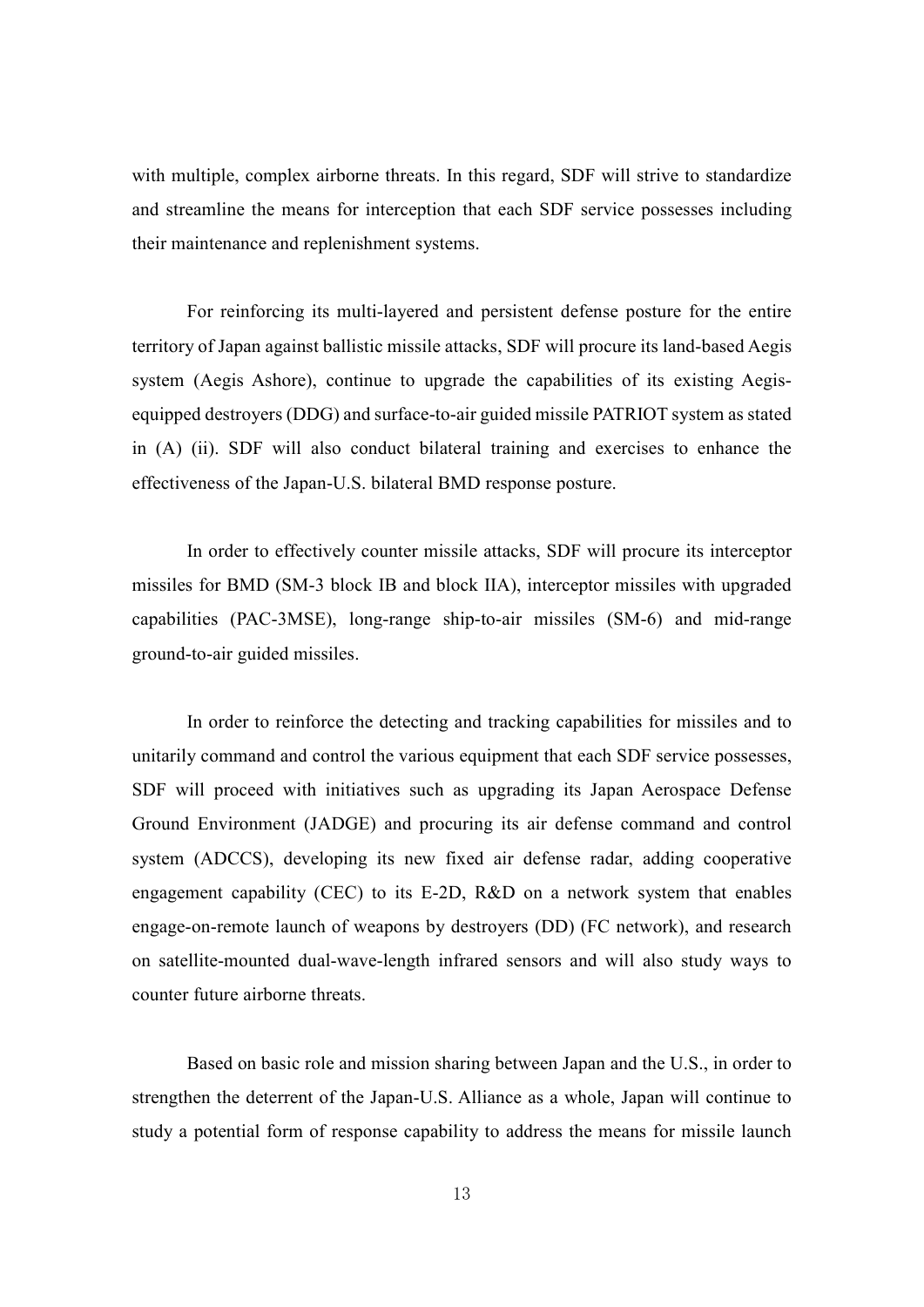and related facilities and will take necessary measures.

In preparation for an attack by guerrilla or special operations forces concurrent with a missile attack, SDF will continue to procure a variety of surveillance/response equipment, mobile combat vehicles, transport helicopters (CH-47JA) and UAVs in order to improve its ISR posture, and its ability to protect key facilities including nuclear power plants, and search and destroy infiltrating units, and also enhance the ability to respond effectively and efficiently by proceeding with the networking of its troops and strengthening information sharing. In sensitive locations such as areas where many nuclear power plants are located, SDF will conduct training with relevant agencies to confirm coordination procedures, and take necessary measures after considering the basis for deployment in areas neighboring nuclear power plants.

#### (D) Maneuver and Deployment Capability

In order to secure capabilities for swift and large-scale transportation and deployment operations for a wide variety of situations and improve effective deterrence and counter capabilities, SDF will take necessary measures after considering how to command and coordinate the transport capabilities of each SDF service unilaterally from a steady-state including the reinforcement of the transport coordination function of the Joint Staff.

SDF will continue to procure transport aircraft (C-2) and transport helicopters (CH-47JA) and introduce new utility helicopters, and will also promote relevant initiatives in order to obtain the cooperation of related local governments and other entities in promptly deploying GSDF Ospreys (V-22). In developing such aerial transport capability, SDF will take necessary measures after considering the further enhancement of efficiency and effectiveness such as avoiding functional redundancy by clarifying the roles and assignments among the various means of transportation.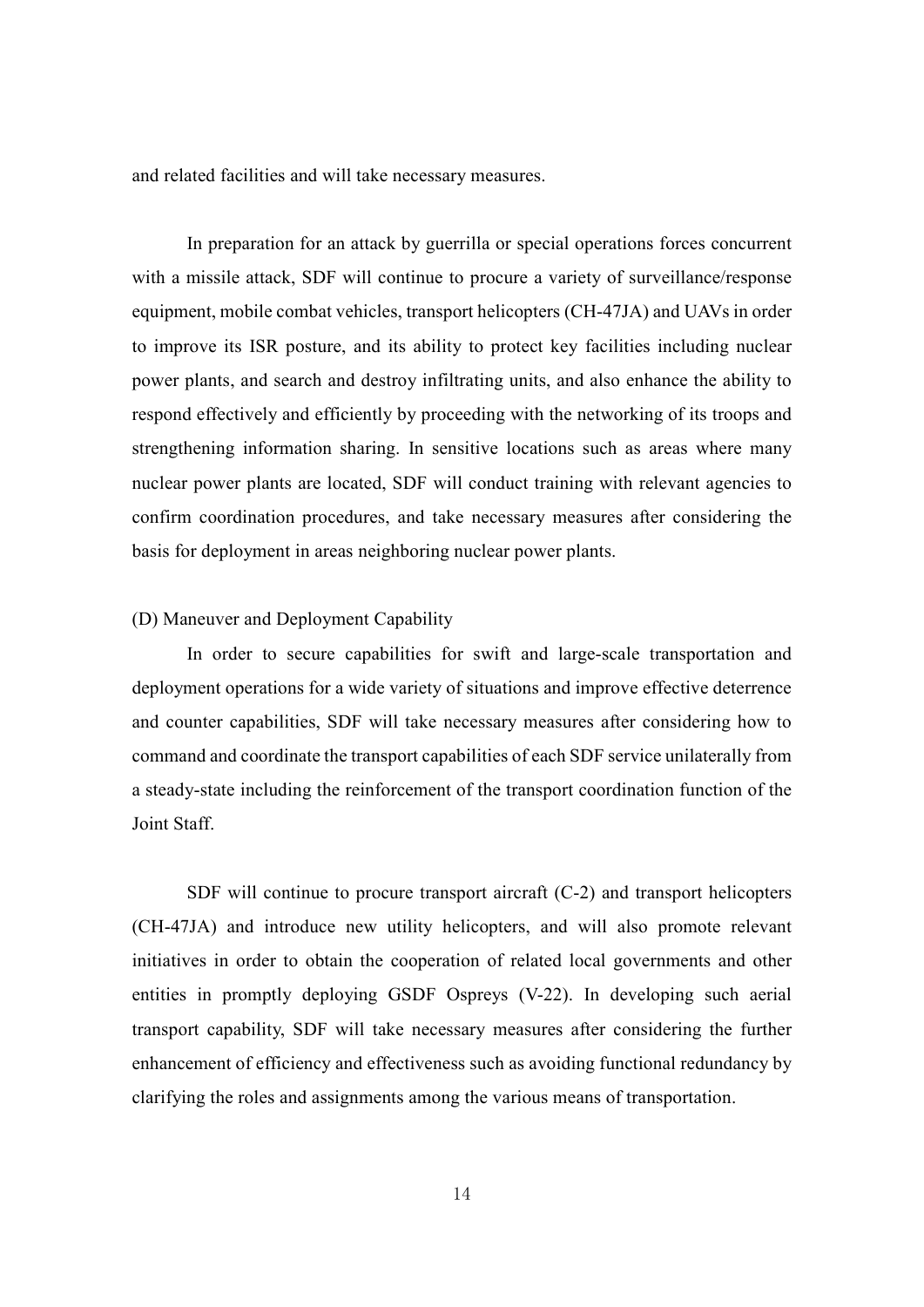In order to strengthen the transport function to remote islands, SDF will newly introduce logistics support vessels (LSV) and landing craft utilities (LCU), and consider new vessels necessary to smoothly implement amphibious and other operations in the future. SDF will also continue to actively utilize ships for which the funds and knowhow of the private-sector have been utilized and consider further expansion in order to conduct large-scale transportation efficiently for coordination with the transport capabilities of SDF in light of the current situation in which they are being used effectively in dispatches to disasters and transporting its troops.

SDF will equip mobile combat vehicles transportable by airlift to its rapidly deployable basic operational units (rapid deployment divisions/brigades) as stated in II-2, and will establish rapid deployment regiments that immediately respond to various situations. In addition to rapid deployment divisions and brigades, an amphibious rapid deployment brigade, which will be strengthened by the establishment of 1 amphibious rapid deployment regiment, will conduct persistent steady-state maneuver such as coordinated activities with ships as well as various training and exercises. SDF will also establish area security units in charge of initial responses on remote islands in the southwestern region, as well as conduct maneuver training for prompt deployment to remote islands.

#### **(3) Strengthening Sustainability and Resiliency**

#### (A) Securing Continuous Operations

In order to be able to operate units continuously at all stages from peacetime to armed contingencies, SDF will promote measures necessary for securing ammunition and fuel and protecting infrastructure and other foundations for SDF operations.

With regard to securing ammunition, SDF will prioritize to procure anti-aircraft missiles that are necessary to secure air superiority, torpedoes that are necessary to secure maritime superiority, stand-off firepower that is necessary for countering from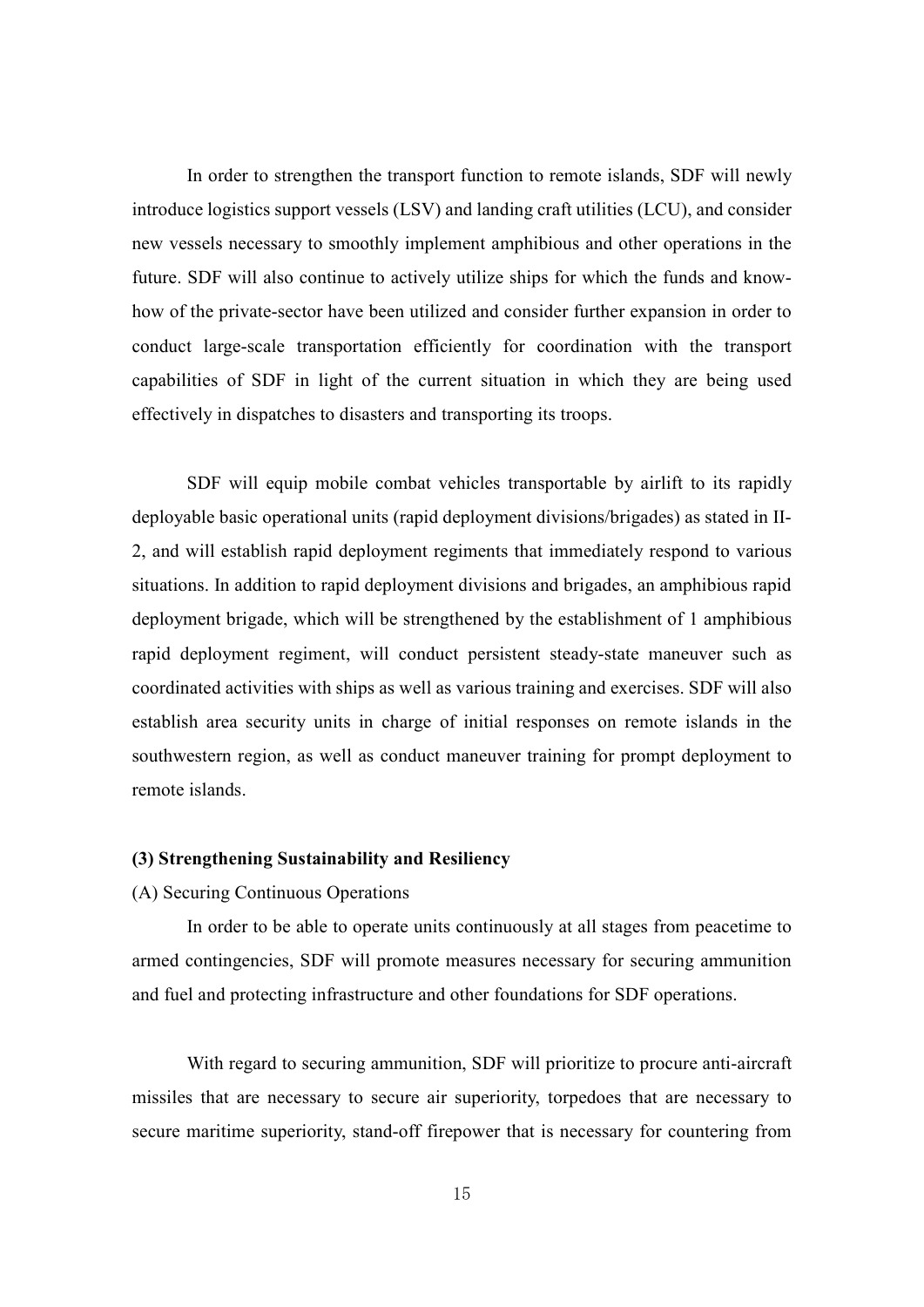the outside of their threat envelopes and interceptor missiles for BMD while taking account of the needs of joint operation.

With regard to securing fuel, SDF will secure the effective emergency procurement and promote necessary measures such as newly introduction of tankers from the perspective of stabilizing fuel supply during emergencies.

In order to minimize damage from various attacks and quickly recover functions, SDF will proceed with initiatives for the dispersion, recovery, and substitution of infrastructure and other foundations for SDF operations while taking the perspective of protection from electromagnetic pulse attacks into consideration, and will construct a posture regarding patrol and damage recovery based on the perspective of mutual cooperation among each SDF service. In addition, SDF will also proceed with various measures to make it possible for SDF to immediately utilize private airports and ports in contingency situations.

With regard to strengthening logistics foundations, for the purpose of establishing readiness capabilities, SDF will store necessary ammunition and spare parts in locations most appropriate for operations and proceed with the establishment of the necessary facilities. SDF will also expand some arsenals and make it possible to have them used jointly by each SDF service and will study and take the measures necessary to optimize combat service support including logistics from the perspective of joint operations.

SDF will steadily construct and maintain necessary living quarters surrounding SDF camps and bases and will also proceed with measures for facilities regarding their deterioration and earthquake resistance. From the perspective of enabling a sustained response posture over the long term, various measures supporting families of military personnel will be promoted.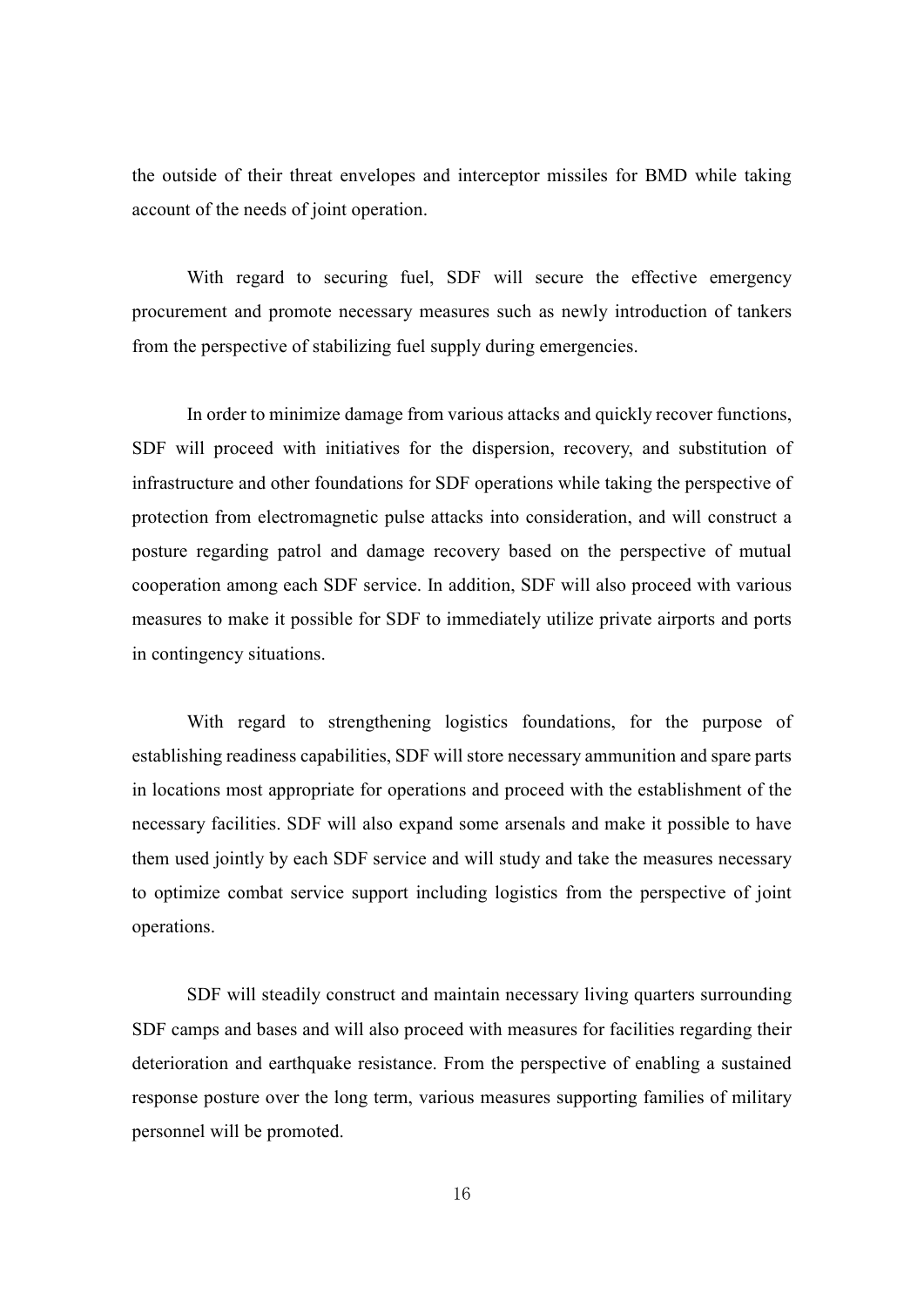#### (B) Ensuring the Operational Availability of Equipment

In order to swiftly and effectively respond to various situations, MOD/SDF will ensure high operational availability of procured equipment by securing the necessary and sufficient funds for sustainment and maintenance of equipment, expanding the use of umbrella contract system, Performance Based Logistics (PBL), under which the price is to be determined according to realized performance regarding sustainment and maintenance, sharing information on supply data between the public and private sectors, promoting the utilization of Additive Manufacturing (3D printers), which can form complex shapes with speed and precision and promoting the procurement of parts and components from international markets.

## **2. Priorities in Strengthening Core Elements of Defense Capability**

#### **(1) Reinforcing Human Resource Base**

As equipment becomes more advanced and complex and missions become more varied and internationalized against the context of the rapidly shrinking and aging population with declining birth rate, MOD/SDF will strive to secure diverse, highquality talents from a wider range of people and also promote initiatives on a priority base towards the establishment of an environment that enables all SDF personnel to maintain high morale and continue to fully exercise ability.

#### (A) Enhancement of Recruitment Initiatives

In order to steadily secure high-quality human resources into the future within the severe recruiting environment accompanying the rapidly aging population and declining birth rates, MOD/SDF will proceed with measures towards expanding the recruitment of untenured troops and expanding the source for prospects including university graduates. MOD/SDF will also proceed with a wide range of solicitation measures including the enhancement of recruiting advertisement and recruiting systems and will also strengthen collaboration with local governments and related organizations,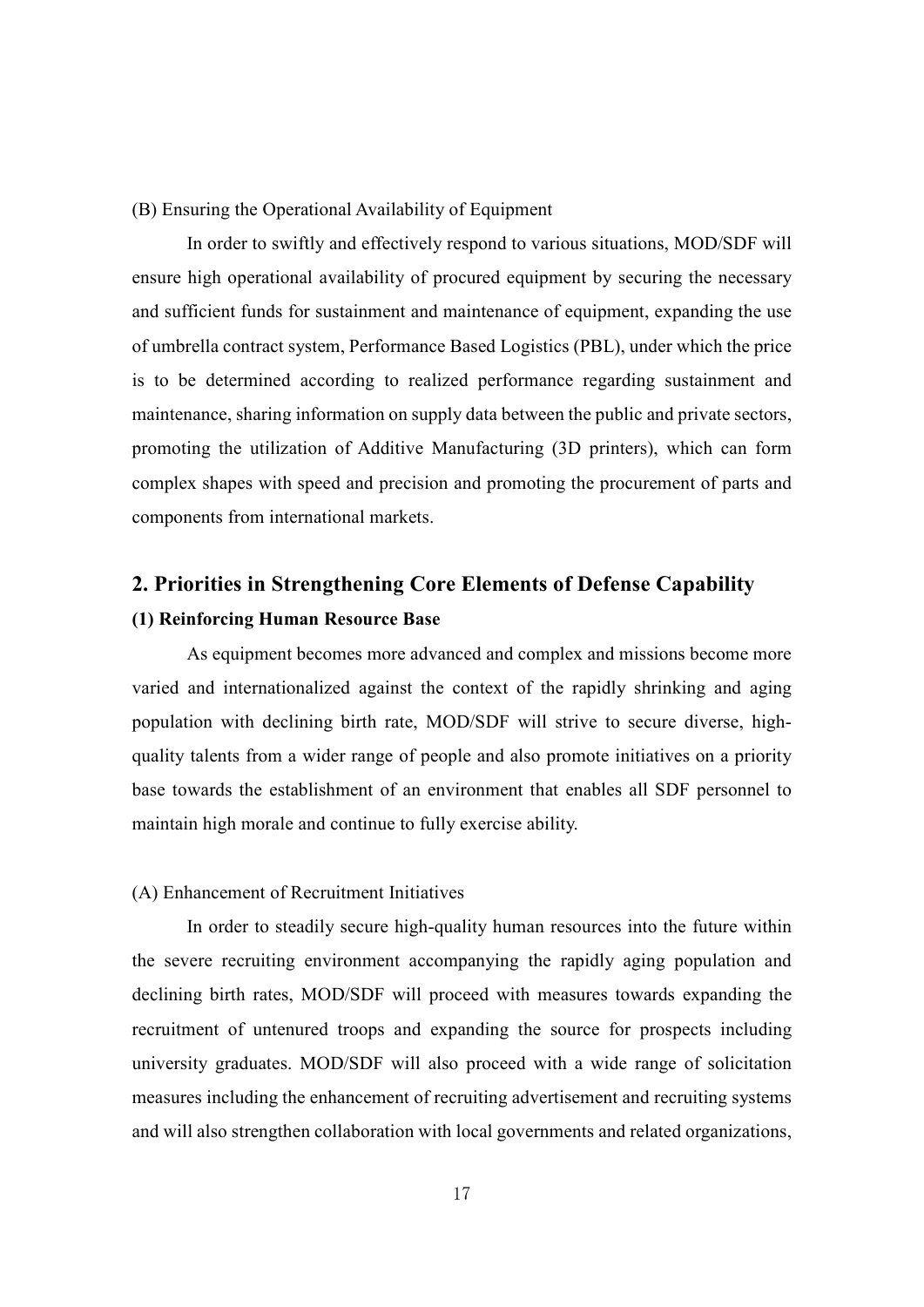etc. Furthermore, in order to increase attractiveness at the point of recruiting, MOD/SDF will improve living and working environment and strive to improve re-employment support for being rehired as public servants and matriculating at universities after completing tenure.

#### (B) Effective Utilization of Human Resources

In order to further increase the proportion of female SDF personnel among total SDF personnel, MOD/SDF will actively hire women, promote women's participation and proceed with the establishment of the foundations for the education, living and work environment for female SDF personnel.

In order to further utilize advanced-age human resources who have plenty of knowledge, skills and experience while keeping strength, MOD/SDF will raise the early retirement age for SDF personnel and promote the expansion of reenrollment and the utilization by units of the skills of retired SDF personnel in SDF fields requiring high levels of expertise. MOD/SDF will also secure personnel for units that are responsible for fields that require high levels of expertise by effectively utilizing human resources in the private sector.

#### (C) Improving Living and Work Environment

As the duration of the activities of the units becomes longer in response to the severe security environment, MOD/SDF will strive to improve the living and work environment, so that all the troop members who undertake the noble mission of protecting life and peaceful livelihood of Japanese national will be able to fully exercise their capabilities and fulfill their missions with high morale, by such means as steadily renewing aged daily life/workplace fixtures, steadily securing the necessary quantities of daily necessities and reducing the number of days on offshore duty per onboard person through the introduction of shifts by multiple crews, in addition to accelerating the securing and reconstruction of the necessary barracks and housing and proceeding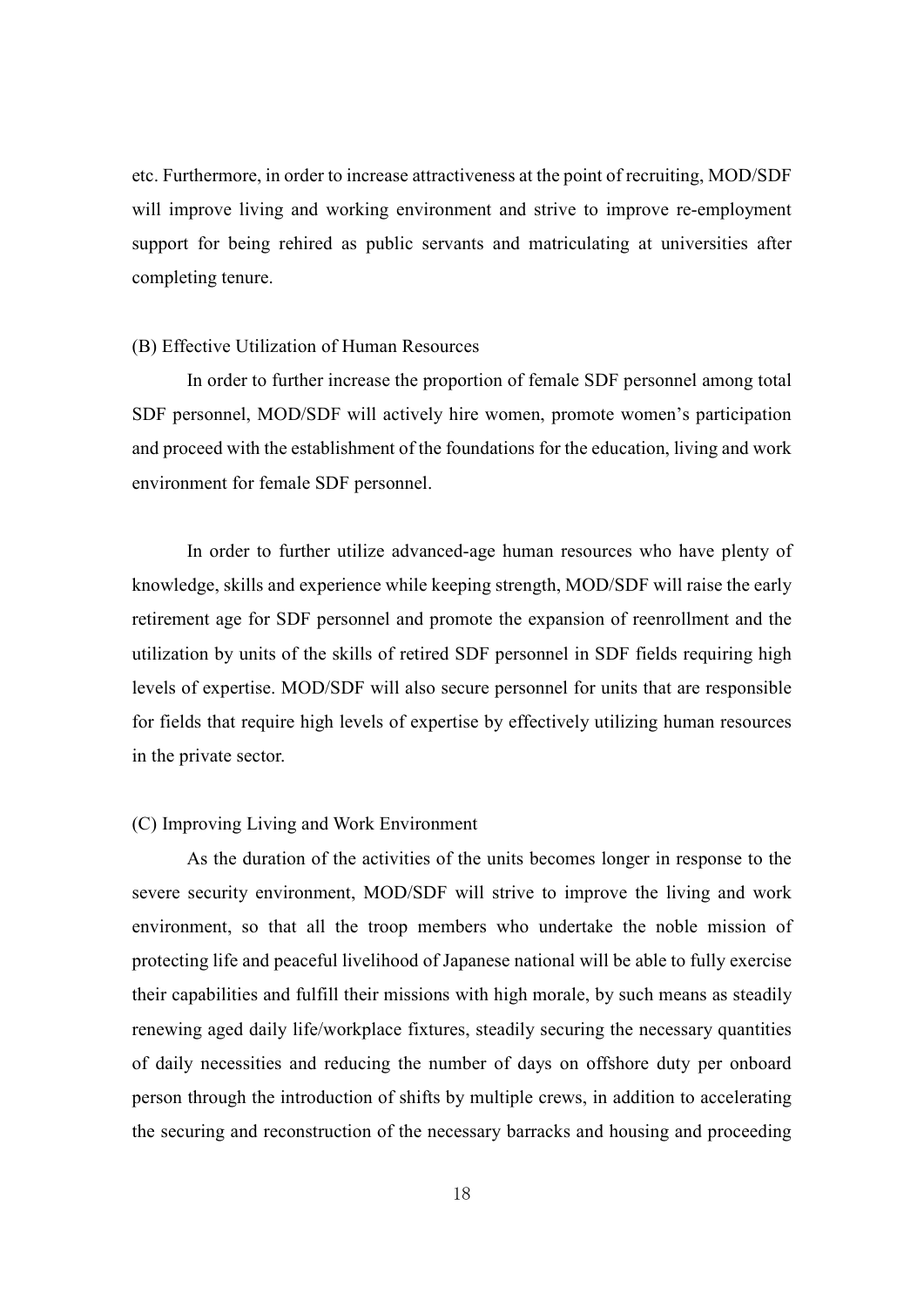with measures against aging and earthquake resistance for facilities.

#### (D) Promotion of Work Style Reforms

As the number of SDF personnel under time and mobility constraints because of child rearing and nursing care increases due to the consequence of major changes in the social structure, MOD/SDF will promote work style reform at MOD/SDF such as correcting long working hours and promoting the use of holidays in order to ensure proper work-life balance so that all SDF personnel will be able to fully exercise their ability and play prominent roles. Furthermore, MOD/SDF will proceed with initiatives such as establishing workplace nurseries, and will also promote measures supporting families of military personnel such as providing temporary care for children of SDF personnel who must show up at the workplace for emergency operation, while strengthening our collaboration with local governments and other entities.

#### (E) Enhancing Education

At each SDF service and the National Defense Academy of Japan (NDAJ), MOD/SDF will strive to enhance the content and organizational structure of the education and training, including the academic knowledge and international sensibilities necessary to nurture broad perspectives concerning security. In addition, MOD/SDF will take necessary measures after considering whether adequate education and research regarding joint operations is possible with the existing organizations, in order to enhance the capabilities and the unity of the SDF and promote cross-sectoral operations, and strive to strengthen education concerning the organizational management capabilities of MOD/SDF. In order to further promote mutual reinforcement between each SDF service, MOD/SDF will strive to standardize the curriculum and will utilize cutting-edge technology in order to promote effective and efficient education. Furthermore, MOD/SDF will strive to build up the network of students from overseas who graduated from NDAJ as a mean of support for strengthening defense cooperation and exchanges. In order to steadily implement education and training, MOD/SDF will take necessary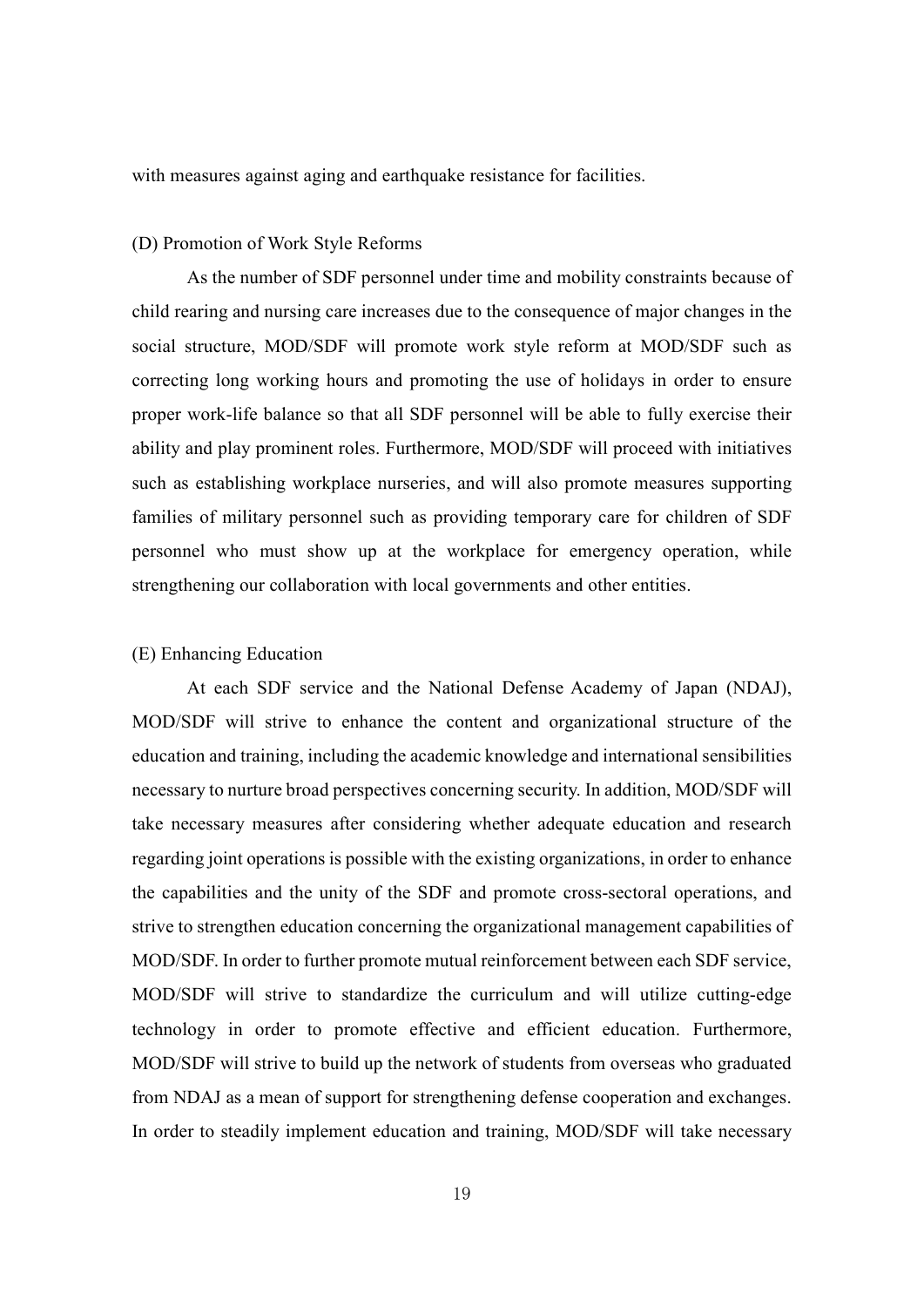measures after considering the procurement of new primary trainer aircraft as the successor to the existing primary trainer aircraft (T-7).

#### (F) Improving Treatment and Re-Employment Support

To enable SDF personnel to fulfill their missions with high moral and pride, MOD/SDF will promote improving treatment through measures concerning honors and privileges including the enhancement of the defensive meritorious badges and improving conditions including salaries that reflects the special nature of the missions and working environment and will strive to enhance welfare benefits including family support.

In view of the fact that it is the responsibility of the Government to secure the livelihood of SDF personnel under the mandatory early retirement system, MOD/SDF will strive to further improve re-employment support by such means as promoting the further utilization of retired SDF personnel in the disaster prevention-related departments of local governments and related ministries and agencies while strengthening collaboration with local governments and related organizations from the perspective of utilizing the knowledge, skills and experience of retired SDF personnel in addition to expanding vocational training subjects and support for step-by-step acquisition of qualifications.

## (G) Utilization of Personnel including Reserve Staff

In order to support sustainable unit operations in situations that are becoming increasingly diversified and protracted, MOD/SDF will promote the use of ready reserve personnel and reserve personnel in broader areas and opportunities. In order to enhance the fulfillment of the ranks of SDF reserves, MOD/SDF will also increase the number of enrollees as reserve candidates who are drawn from people without experience as SDF personnel, and promote the appointment of SDF reserves who are former reserve candidates as reserve ready personnel. Furthermore, in order to make it easier for SDF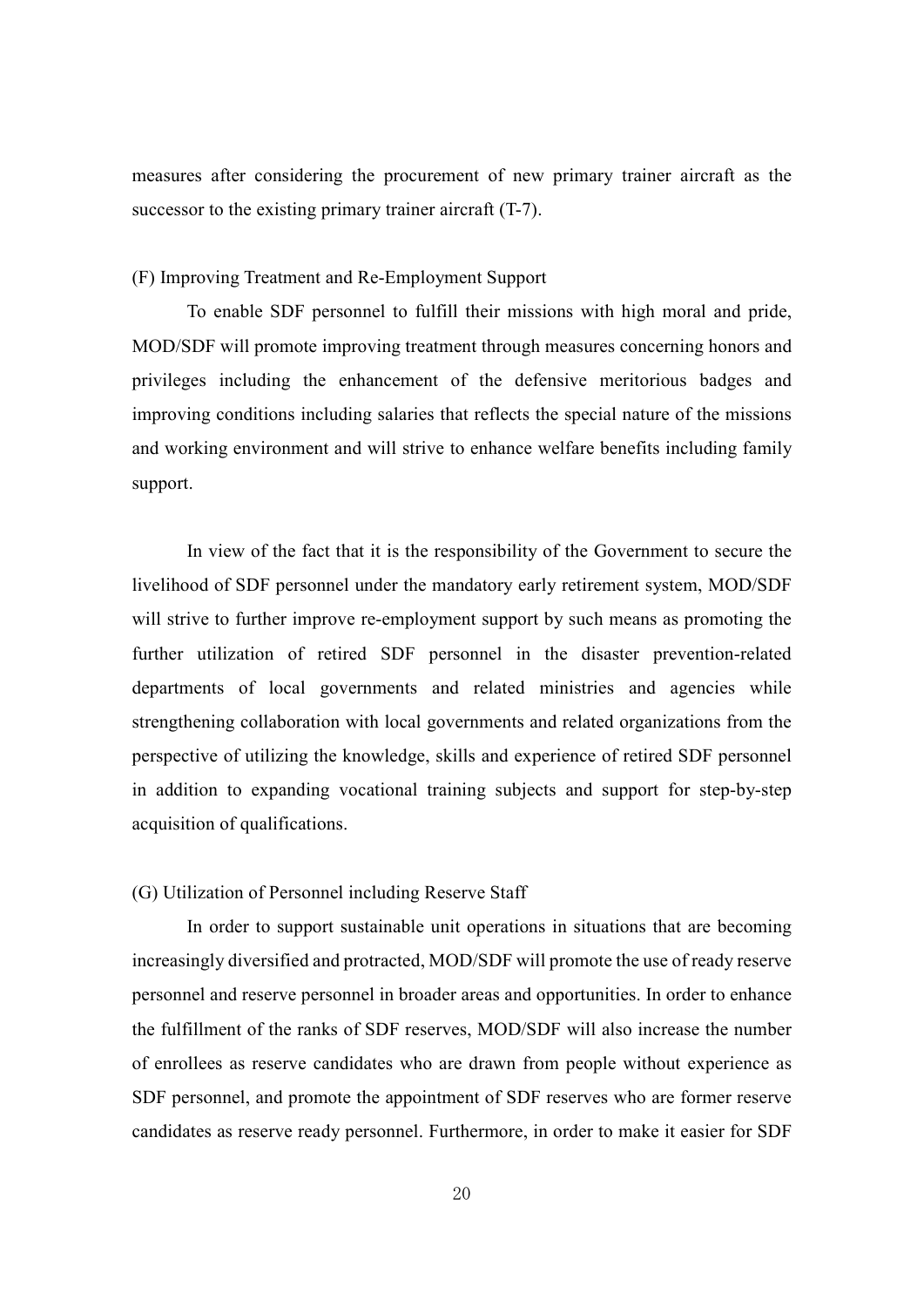reserves to respond to training summons, MOD/SDF will undertake the strengthening of the foundations for education and training and the revision of the content of the training, and will implement measures to obtain the understanding and cooperation of the employers.

#### **(2) Reviewing Equipment Structure**

MOD/SDF will examine the existing equipment structure and strengthen the functions of the Joint Staff in order to build an effective and rational equipment structure from a joint operation perspective. MOD/SDF will also develop equipment with multiple functional variants, optimize and standardize specifications of equipment, jointly procure equipment commonly used across SDF services, reduce types of aircraft, suspend the use of equipment whose importance has decreased, and review or discontinue projects of low cost-effectiveness.

In order to maximize defense capability by effectively utilizing the limited human resources to the utmost, MOD/SDF will actively promote initiatives towards automation through such means as the introduction of artificial intelligence (AI) to data processing and decision makings regarding unit operation, the procurement of UAVs and R&D of unmanned surface vehicles (USV) and UUVs. MOD/SDF will also actively promote initiatives to save manpower through such means as streamlining in design of new types of destroyers (FFM) and submarines and use of remote control for radar sites and other equipment.

### **(3) Reinforcing Technology Base**

In order to ensure technological superiority in strategically important areas of equipment and technology by making focused investments in important technologies including artificial intelligence and other potentially game-changing technologies, MOD/SDF will revise Medium- to Long-Term Defense Technology Outlook and newly formulate R&D visions on technologies that will be important for future joint operation,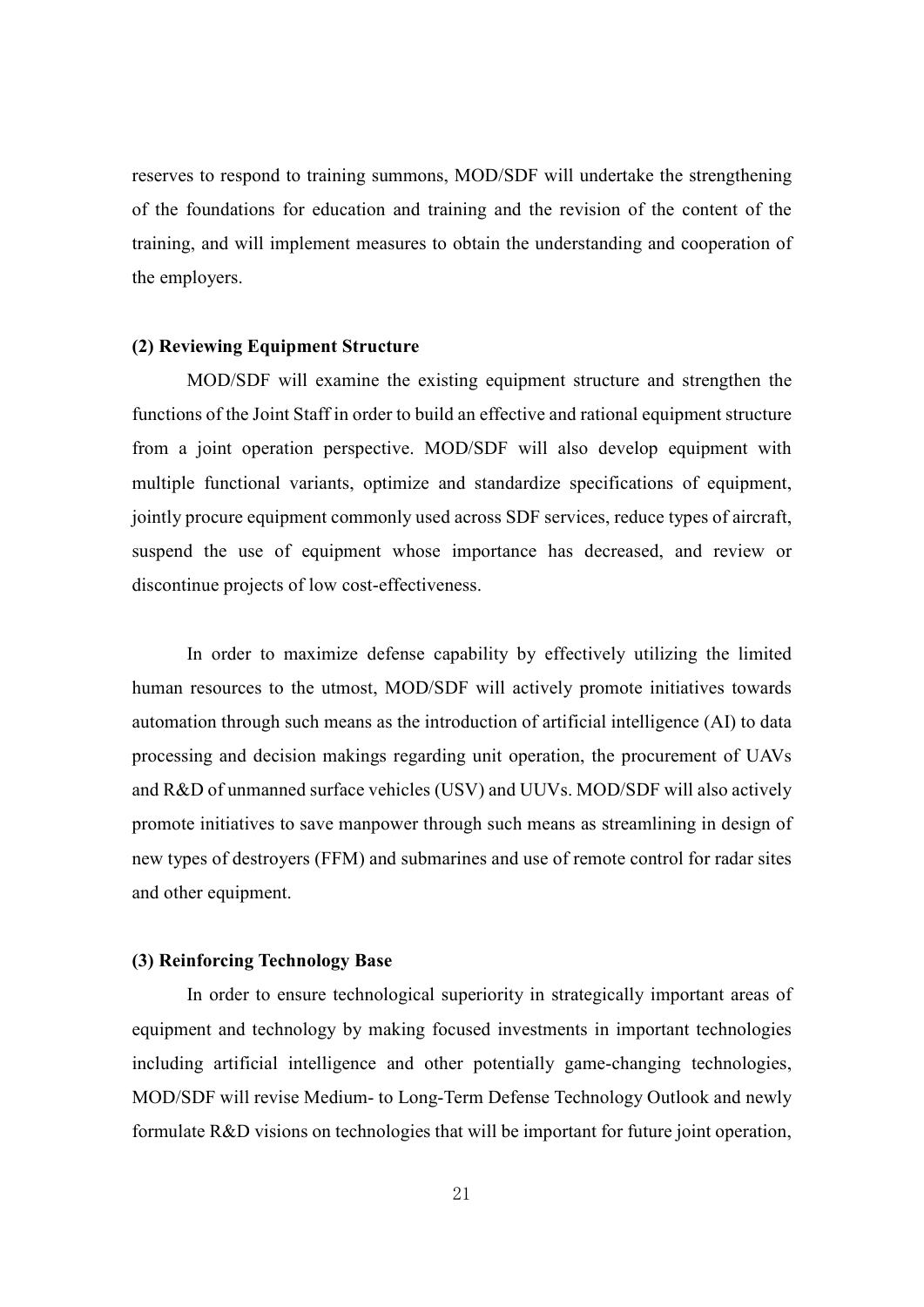presenting the future direction of medium to long-term research and development from a strategic perspective.

In order to significantly shorten R&D timelines by streamlining its process, MOD/SDF will adopt new methods such as block approach and modularization for R&D of HVGP for the defense of remote islands, new surface-to-ship missiles for the defense of remote islands, UUVs and hypersonic weapons. MOD/SDF will also provide the capabilities of future equipment promptly through analysis of alternatives by the technological demonstration at the initial stage of R&D.

MOD/SDF will work actively to leverage potentially dual-use, advanced commercial technologies through such efforts as: technology exchange with relevant domestic and overseas entities; enhanced collaboration with relevant ministries and agencies; and use of the "Innovative Science & Technology Initiative for Security" program. In this regard, MOD/SDF will strengthen and expand cooperation with the countries who are making large-scale investments in game-changing technologies such as the U.S., and promote mutually complementary international joint R&D. MOD/SDF will reinforce its structure aimed at early discovery of innovative, emerging technologies and fostering thereof by utilizing and creating think tanks that survey and analyze latest foreign and domestic technological trends.

## **(4) Optimizing Equipment Procurement**

In order to further promote effective and efficient equipment procurement, MOD/SDF will enhance the effectiveness and flexibility of project management throughout equipment lifecycles. To this end, MOD/SDF will take various initiatives including undertakings that contribute to cost reduction at mass production stage as a requirement at development stage, incorporating successful cases in the civilian sector to the manufacture of defense equipment, actively adopting contracting methods such as the competitive bidding method that contribute to the utilization of private sector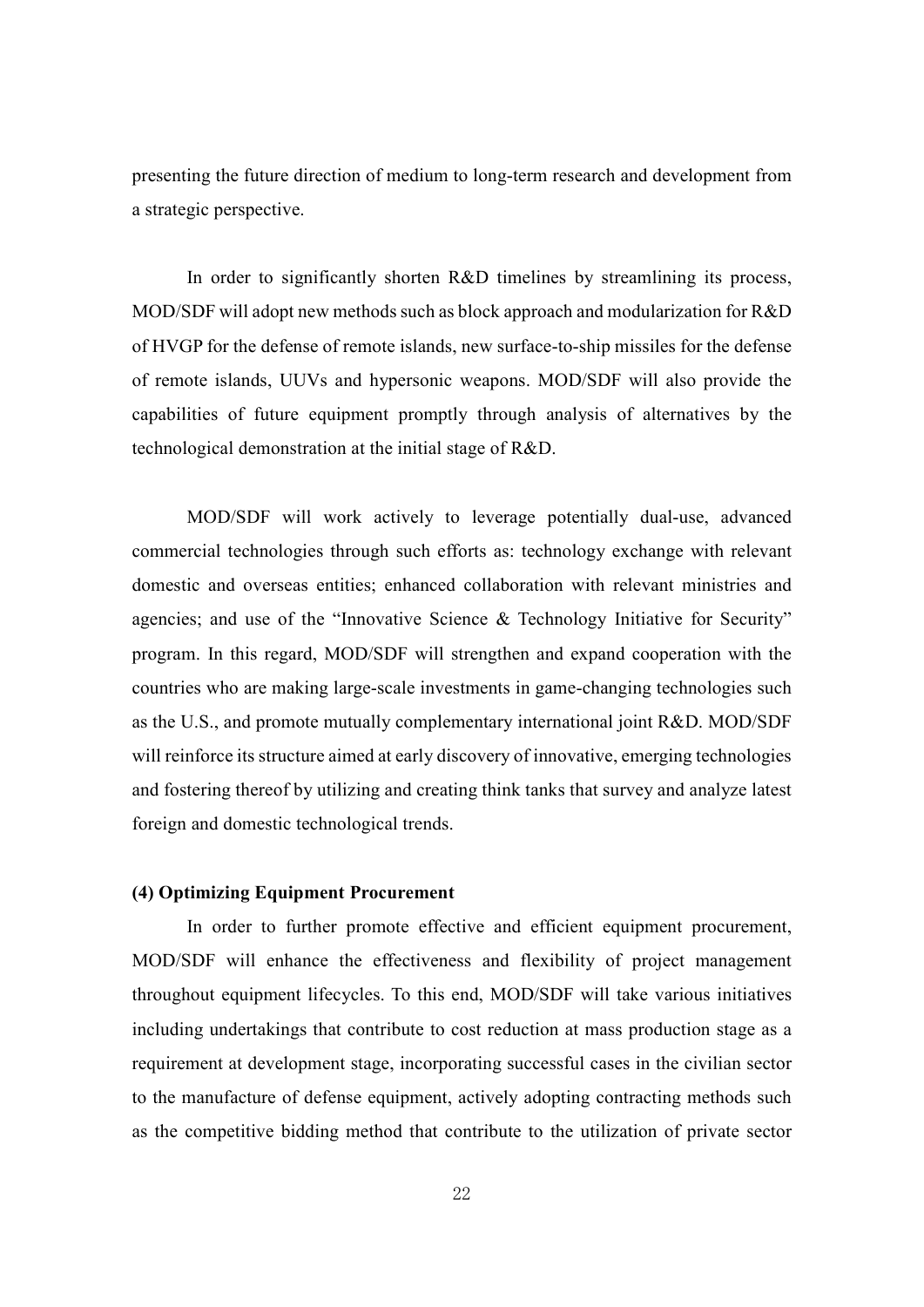knowledge and expertise and tightening cost controls. In this regard, MOD/SDF will expand the items subject to project management and strive to adjust the standards for the specifications and the review of project plans with consideration of life cycle costs, and apply them.

Regarding the cost estimation of equipment without market prices, MOD/SDF will undertake more appropriate costs calculation by making the calculation of the processing costs required for the manufacture more precise and appropriate, and will also conduct the procurement of information systems at appropriate price levels. To implement these initiatives effectively, MOD/SDF will actively develop and allocate human resources by utilizing human resources with specialized expertise, skills and experiences in the private sector, and will also strive to construct the cost-database on component level of equipment based on the information compiled from the cost estimates/contract records.

MOD/SDF will actively use systematic acquisition methods including long-term contracts which facilitate efficient procurement, and streamline equipment sustainment and maintenance including the expansion of PBL and other umbrella contracts. MOD/SDF will also facilitate competition among domestic and foreign companies regarding domestically procured equipment with low cost effectiveness by considering price reduction through imports and considering the deduction of unique specifications for domestic use. Furthermore, in light of the growing importance of the management of price, delivery time and other matters in procurement through Foreign Military Sales (hereinafter referred to as "FMS procurement"), MOD/SDF will collaborate closely with the U.S. Government and other organizations through Japan-U.S. consultations and promote initiatives towards the streamlining of FMS procurement, such as striving to acquire equipment in coordination with U.S. forces regarding the timing of procurement and specifications, and to manage the status of implementation in a timely and appropriate manner.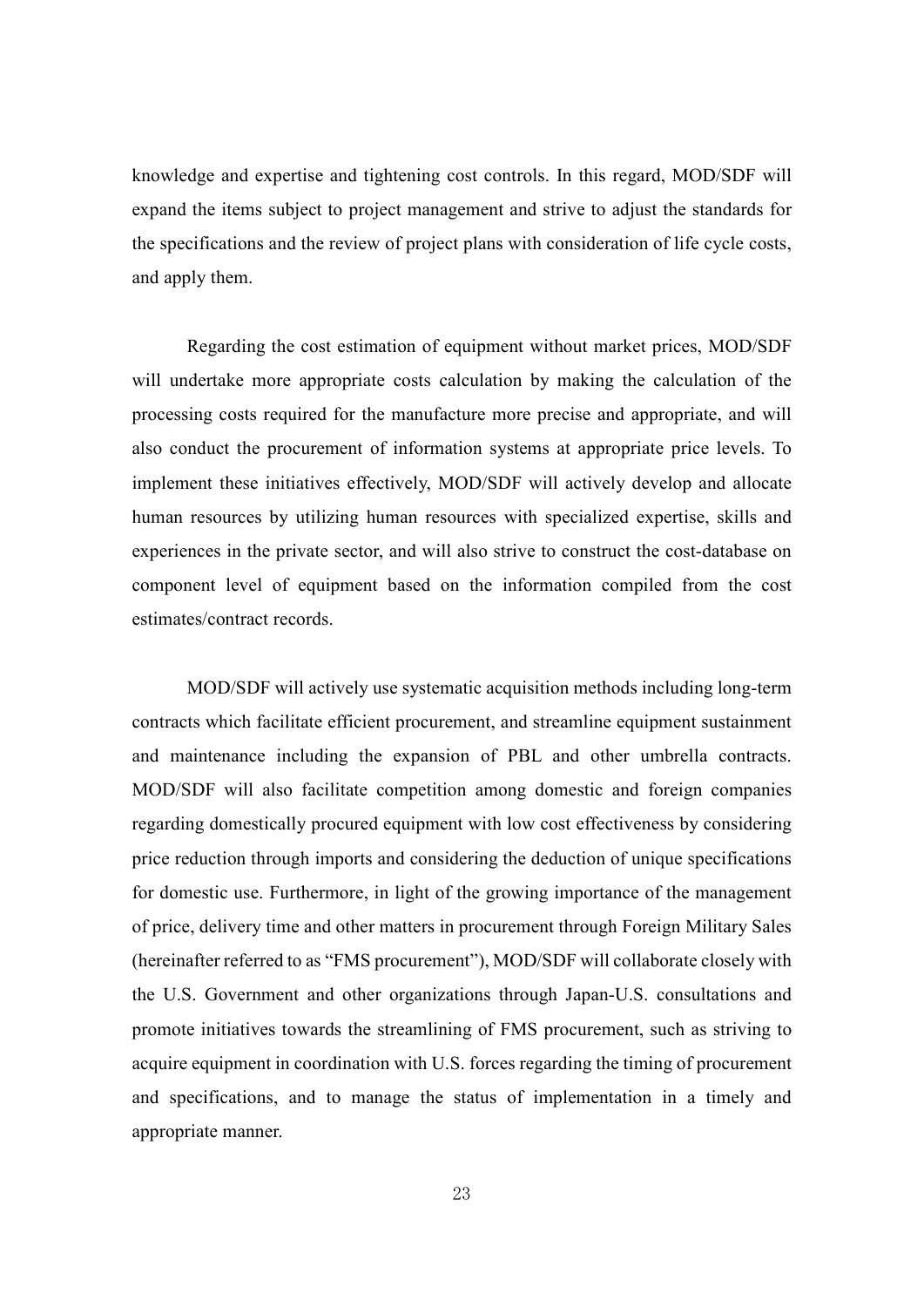#### **(5) Strengthening Defense Industrial Base**

In order to strengthen the resilience of Japan's defense industry base, which is an essential foundation for the production, operation, and maintenance of defense equipment, Government will actively take measures such as introducing the competition principle to Japan's defense industry, which is in a poor competitive environment, incorporating the knowledge, expertise, and technology of the civilian sector, and strengthen the supply chains of equipment. As part of these measures, MOD/SDF will review the contracting system with the aim of creating a competitive environment, including the introduction of the enterprise evaluation system that assesses how much a contractor company tries to contribute to strengthening of defense industry. MOD/SDF will also encourage the spin-off from defense technology to civilian purposes and the spin-on from cutting-edge technologies in the civilian sector to the defense industry including innovative manufacturing technologies. Furthermore, MOD/SDF will strengthen risk management regarding the vulnerability of supply chains of equipment through research on the supply chains and also promote the participation of Japan's defense industry in the sustainment and maintenance of imported equipment.

The government as a whole will promote appropriate overseas transfer of defense equipment under the Three Principles on Transfer of Defense Equipment and Technology, which permits transfer of defense equipment in cases such as the transfer contributes to Japan's security. In order to do so, based on progress and other elements in defense cooperation with our partners, the Government will make necessary improvements in implementation or related rules, promote public-private partnership in information gathering and dissemination, strengthen technology control and intellectual property management in order to prevent leakage of key defense equipment-related technologies on the occasion of overseas transfer and develop defense equipment with an eye on overseas transfer. MOD/SDF will also strengthen information security measures that will be necessary for Japan's defense industry to participate in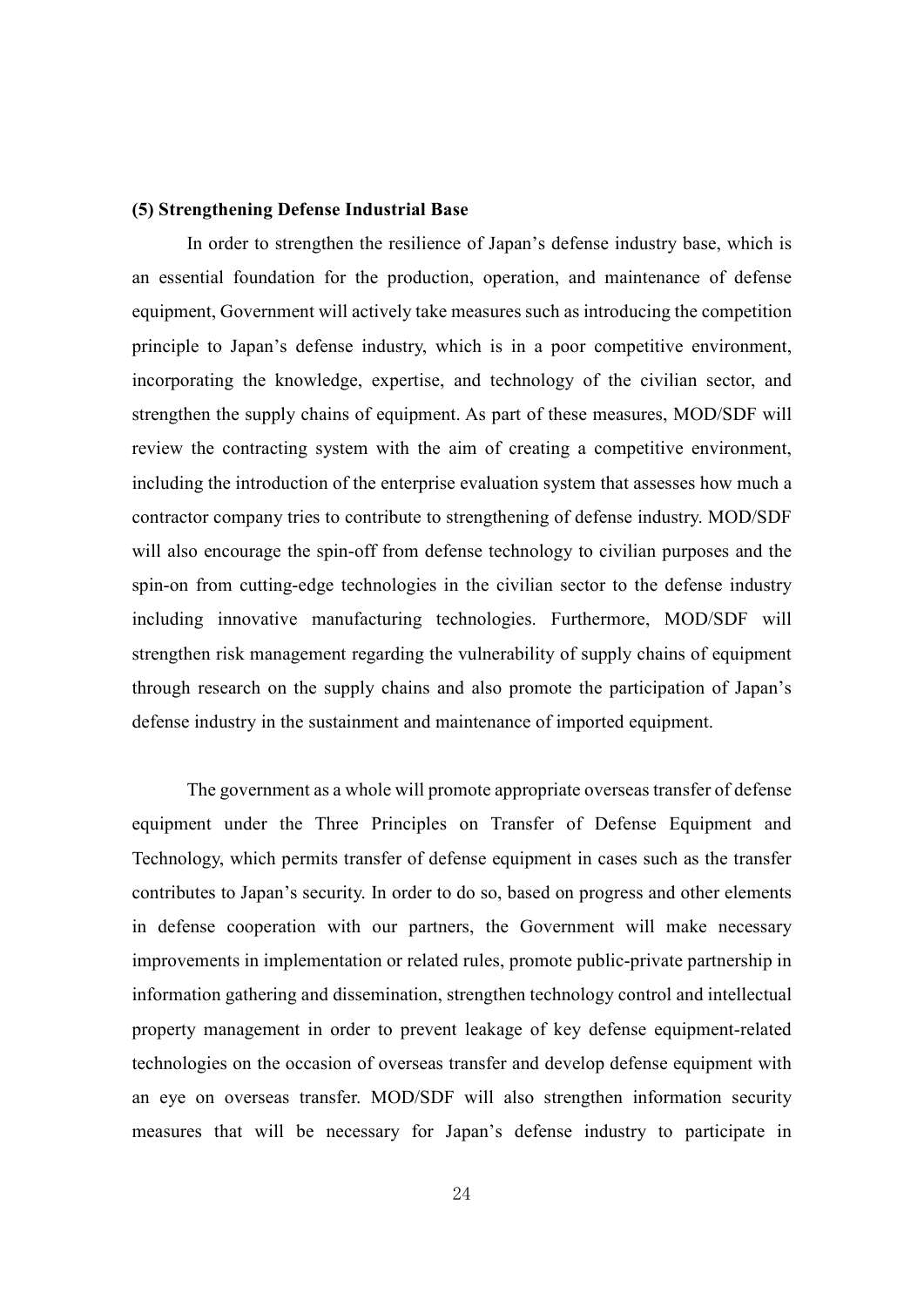international businesses, and develop an information security guidebook for Japan's defense industry. Furthermore, MOD/SDF will actively promote international joint development and production with other countries utilizing Japan's technological strengths.

In addition, MOD/SDF will undertake measures such as making the equipment manufacturing process and thorough cost reduction and will strive to make Japan's defense industry base efficient and resilient while foreseeing possible realignment and consolidation of businesses that may occur as a result of these measures.

#### **(6) Enhancing Intelligence Capabilities**

In order to be able to provide timely and effective intelligence support to policy decision and SDF operations, MOD/SDF will promote initiatives to comprehensively enhance intelligence capabilities at all stages of intelligence capabilities, including gathering, analyzing, sharing and securing of information.

MOD/SDF will drastically strengthen information gathering and analysis capabilities so that MOD/SDF will be fully capable of meeting various intelligence requirements including those related to new domains. This will be conducted by strengthening gathering postures for SIGINT and IMINT through establishing and enhancing capabilities of information collection facilities, utilizing intelligence gathering satellites and commercial satellites, and diversifying means for information collection through new equipment such as long-endurance UAVs. Furthermore, MOD/SDF will also strengthen the gathering posture of HUMINT through enhancing its defense attaché system, reinforce the gathering posture of OSINT and expand its cooperation with allied countries. In this regard, MOD/SDF will strive to achieve its even more effective and efficient posture by proactively utilizing the latest information processing technology, and will also promote all-source analysis, which fuses a wide variety of information sources together. MOD/SDF will also strive to utilize information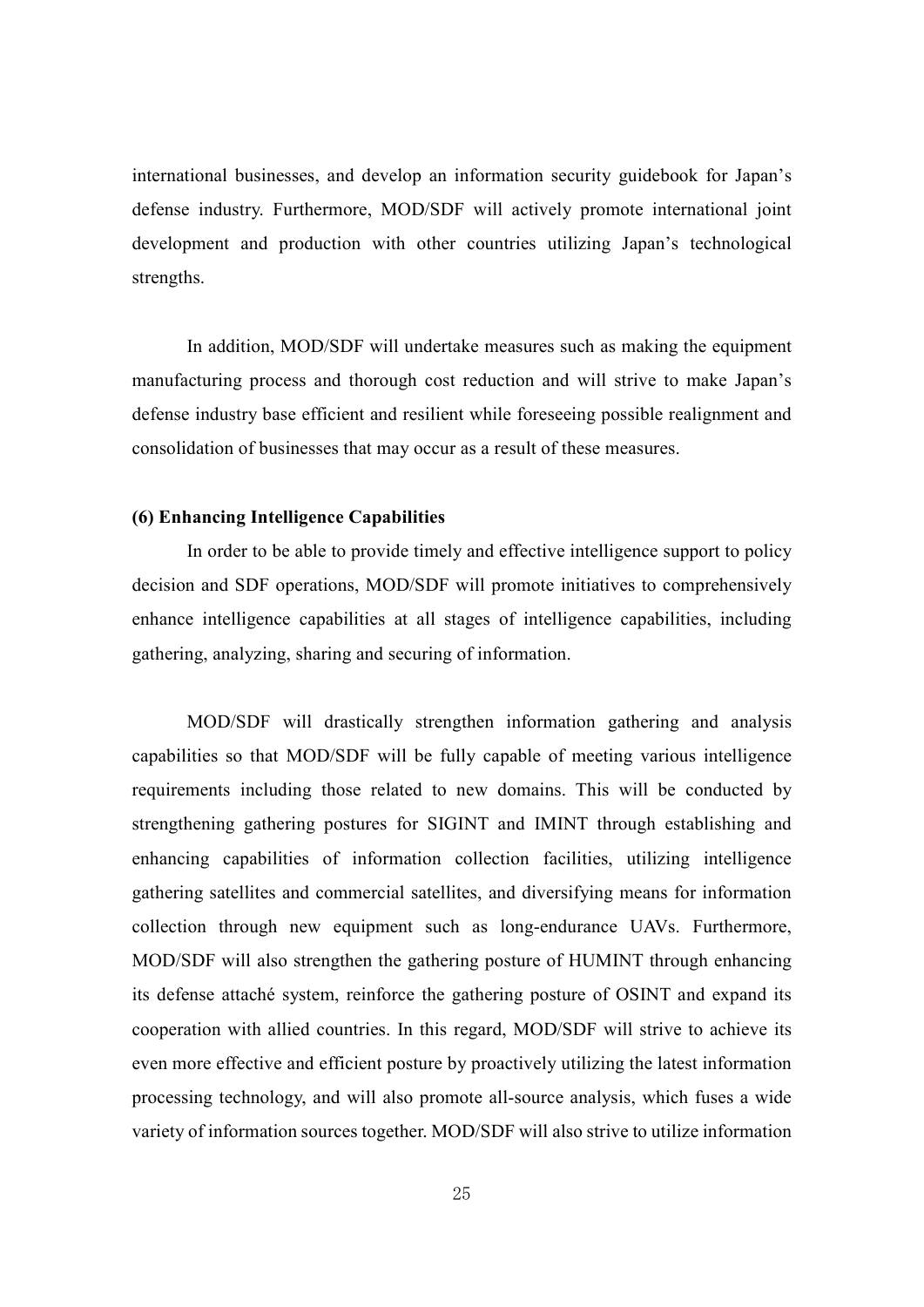effectively by successfully developing and connecting systems that will promote information sharing.

In order to respond appropriately to increasingly diversified intelligence requirements, MOD/SDF will promote securing and training of highly capable personnel handling information collection and analysis. Moreover, MOD/SDF will take steady measures in various directions including recruitment, education, training, and personnel allocation to strengthen comprehensive information collection and analysis capabilities.

With regard to information security, MOD/SDF will coordinate with relevant offices to make every effort by such means as education in ensuring information sharing on a need-to-know basis, and in taking preventative measures against information leakage. Also, MOD/SDF will strengthen counter-intelligence capability within MOD/SDF by promoting collaboration with relevant organizations.

#### **3. Large-Scale Disasters**

In the event of a large-scale natural disaster such as a *Nankai* Trough earthquake, or a special disaster such as a nuclear emergency, the SDF will respond to it by immediately transporting and deploying sufficient numbers of SDF units based on a joint operational approach, and also will promote measures to strengthen the response posture including the deployment of drones for disasters, a helicopter satellite communication system (HeliSat), lifesaving systems, and emergency power sources. With close coordination and cooperation with relevant ministries and agencies, local governments and the private sector, the MOD will promote such measures as to establish contingency planning and to conduct training and exercises, and secure alternative capabilities when the basis for the SDF's disaster and deployment operations is affected.

## **4. Strengthening the Japan-U.S. Alliance**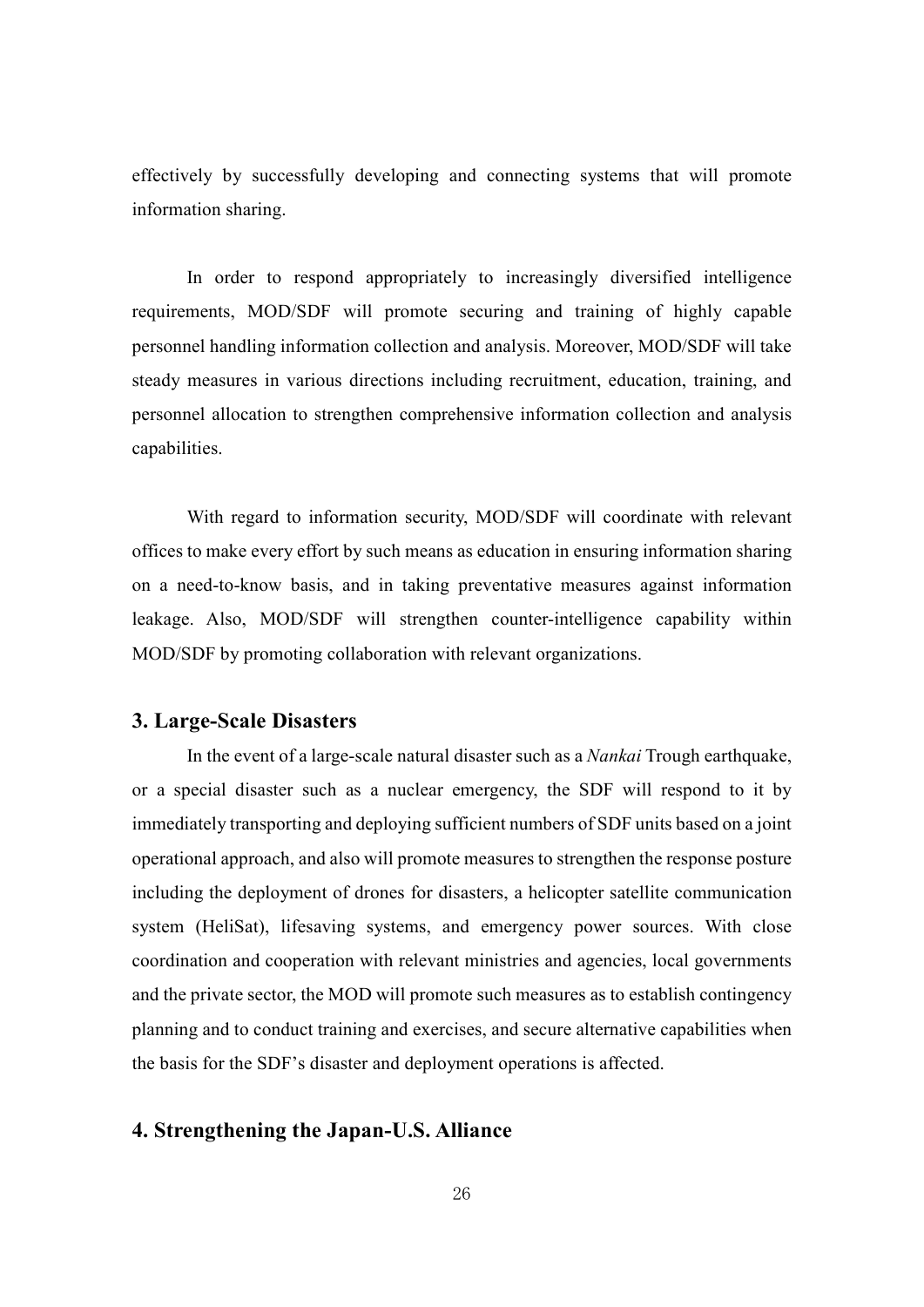#### **(1) Strengthening Japan-U.S. Defense Cooperation**

In order to ensure Japan's national security and to maintain and strengthen the U.S. commitment to Japan and the Indo-Pacific region, Japan will further strengthen Japan-U.S. defense cooperation under the "Guidelines for Japan-U.S. Defense Cooperation" while strengthening Japan's own capability as a premise for these efforts.

Japan will continue to promote cooperation in space and cyber domains, comprehensive air and missile defense, joint training and exercises and joint ISR activities. Japan will also further deepen Japan-U.S. operational cooperation and policy coordination in various areas such as formulation and renewal of bilateral plans and the Extended Deterrence Dialogue.

In order for Japan and the U.S. to be able to fully leverage their capabilities during bilateral activities, Japan will advance efforts for standardization of defense equipment that contributes to Japan-U.S. bilateral activities, sharing of various networks, building capacity for in-country maintenance of U.S.-made equipment and initiatives for intelligence/information security. To efficiently improve Japanese and the U.S. capabilities, while facilitating common understanding of respective priorities in defense capability enhancement, promote measures such as effective acquisition of advanced U.S equipment through optimized FMS procurement and Japan-U.S. joint R&D. Furthermore, Japan will promote cooperation on joint/shared use of SDF and U.S force facilities, and efforts for improved resiliency.

# **(2) Steady Implementation of Measures Concerning Stationing of U.S. Forces in Japan**

In order to make the stationing of U.S. Forces in Japan more smooth and effective, Japan will steadily secure Host Nation Support (HNS).

## **5. Strengthening Security Cooperation**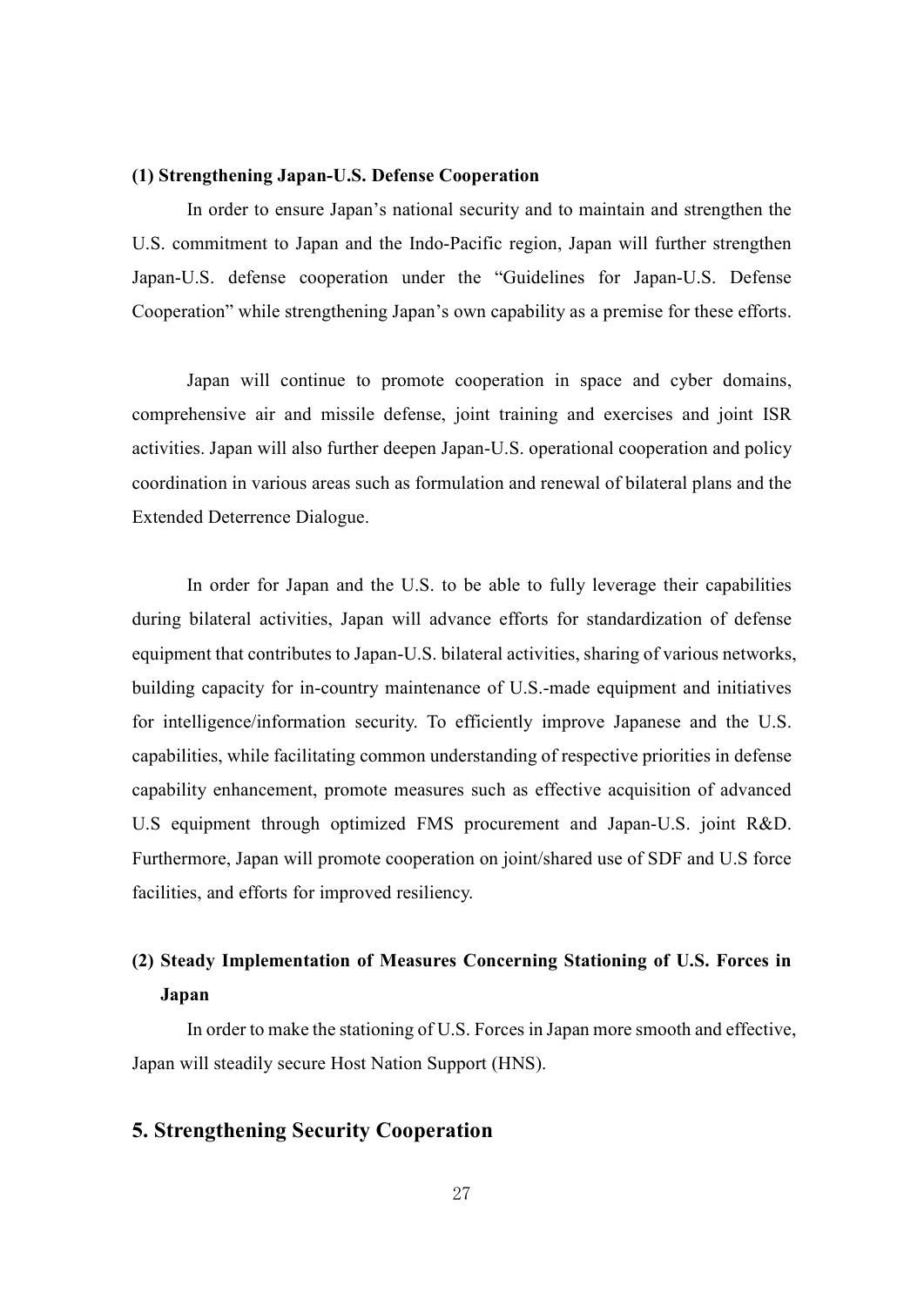In line with the vision of Free and Open Indo-Pacific, Japan will further promote bilateral and multilateral defense cooperation and exchanges based on the understanding that realizing a security environment that is desirable for Japan is an extremely important and necessary undertaking that contributes to Japan's defense itself and also relates to its basic fundamentals. In particular, in addition to high-level exchanges, policy dialogues and exchanges among military branches, in order to improve interoperability with relevant countries and to strengthen Japan's presence, Japan will appropriately combine and strategically implement specific initiatives such as joint training and exercises, defense equipment and technology cooperation and capacity building assistance, while taking characteristics and situation specific to each region and country into account.

Based on this significance of defense cooperation and exchanges, in order to further collaborate mutually and conduct specific and thoroughgoing initiatives, Japan will proceed with the improvement of operation procedures, development of organizational systems and review of systems, and will further reflect needs concerning defense cooperation and exchanges in SDF operations. Japan will also strive to collaborate with relevant ministries and agencies as well as with other countries, nongovernmental organizations and the private sector, and strategically disseminate information on Japan's initiatives. In this regard, Japan will focus on the following in particular.

## **(1) Holding Joint Training and Exercises**

Japan will promote bilateral and multilateral joint training and exercises based on their significance as defense cooperation and exchanges. Through this, Japan will represents the will and ability to create a desirable security environment and will also seek to improve interoperability with relevant countries and strengthen cooperative relationships with other countries.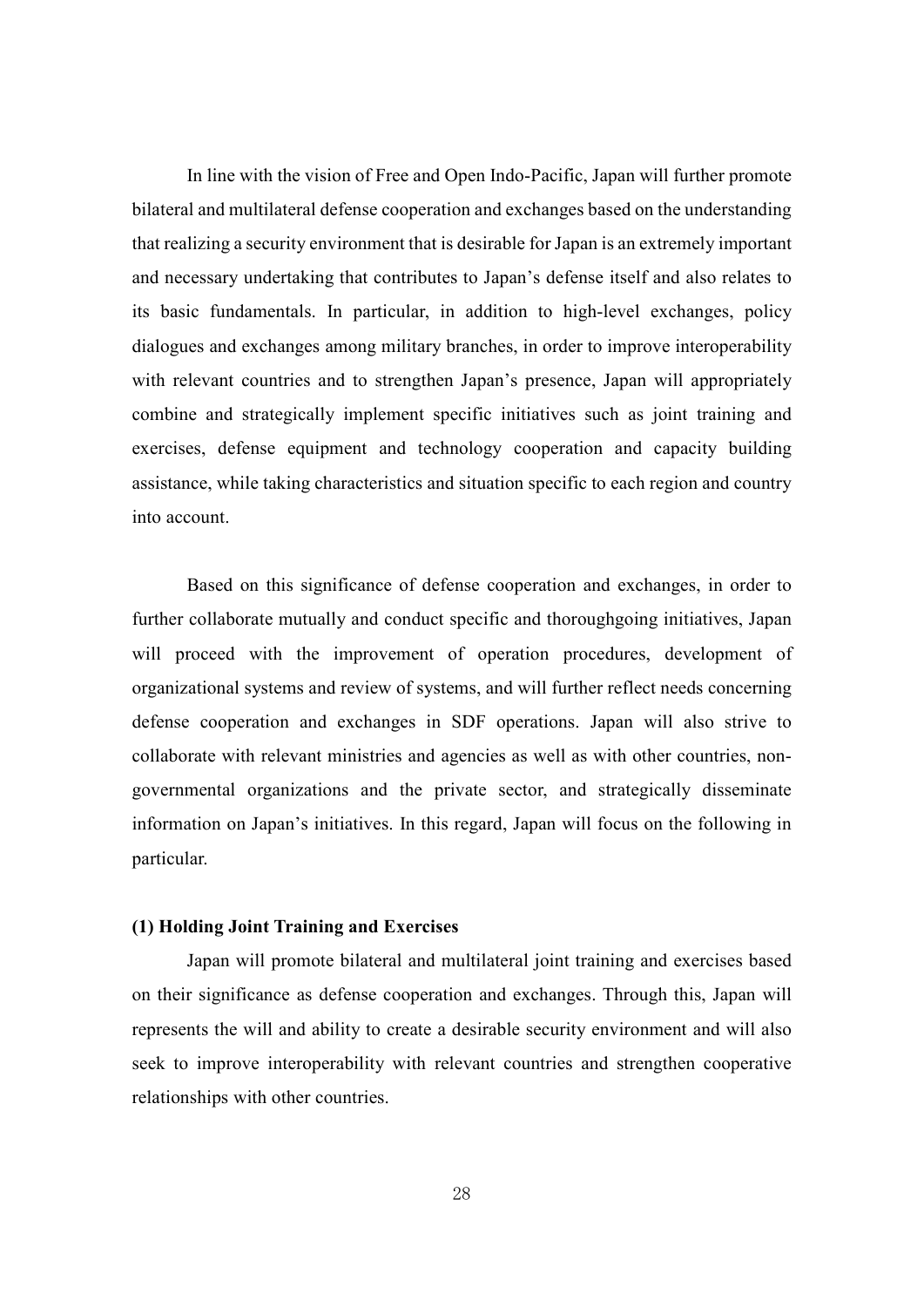#### **(2) Equipment and Technology Cooperation**

Japan will strengthen initiatives for equipment and technology cooperation including overseas transfers of defense equipment, and strive to enhance our partners' military capabilities and maintain/strengthen medium and long-term relationships with those countries. In particular, Japan will effectively promote these initiatives by combining other efforts such as training and exercises and capacity building assistance as necessary.

#### **(3) Capacity Building Assistance**

Japan will work with countries of the Indo-Pacific region to support advance capacity development efforts based on their voluntary ownership, so as to enable counterpart military organizations to contribute further towards international peace and regional stability, thus creating security environment that is desirable to Japan. In this regard, Japan will effectively utilize knowledge and expertise accumulated by SDF, coordinate thoroughly with diplomatic policy, and coordinate with partner countries such as the U.S. and Australia undertaking capacity building assistance, so as to maximize results by combing various measures efficiently.

## **(4) Maritime Security**

Based on the understanding that open and stable seas are a foundation of the peace and prosperity of Japan as a maritime nation and in line with the vision of Free and Open Indo-Pacific, Japan will promote initiatives such as joint training and exercises, equipment and technology cooperation, capacity building assistance, information sharing and visits by ships and aircraft as warranted by the occasion, with foreign countries that share the understanding of maritime security. Through these, Japan will show the will and ability to stabilize maritime order in an active and visible manner.

#### **(5) International Peace Cooperation Activities**

In line with the Legislation for Peace and Security, Japan will actively promote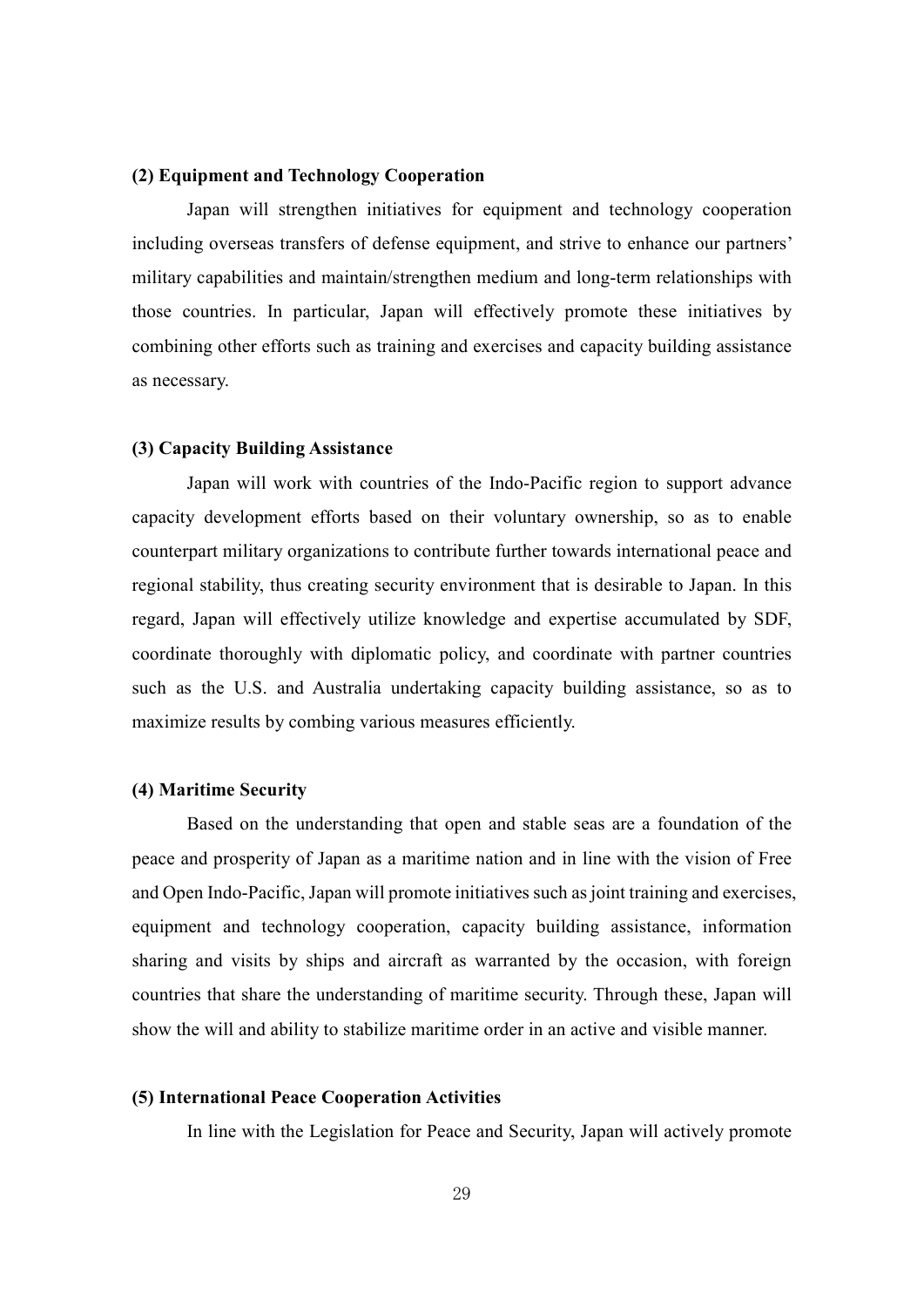international peace cooperation activities, while giving comprehensive consideration to such factors as purposes of mission, situation in host country, and political and economic relations between Japan and host country. In particular, Japan will actively promote activities such as dispatch of embedded personnel to mission headquarters, dissemination of United Nations (UN) military engineer unit manuals and capacity building assistance in Japan's field of expertise by making good use of accumulated experiences. While Japan will also proceed with education and training that match missions conducted on the basis of the Legislation for Peace and Security, GSDF will take the necessary measures towards newly establishing an International Activities Unit with high-level emergency response capabilities and high-level technology in areas such as facilities and the operation of UAVs by unifying the Central Readiness Regiment and the International Peace Cooperation Activities Training Unit.

The Japan Peacekeeping Training and Research Center will expand its curriculum, and strengthen cooperation with relevant ministries and agencies, foreign countries, and non-governmental organizations through efforts such as providing educational opportunities to not only SDF personnel, but also candidates from various backgrounds.

Regarding SDF operation facility in the Republic of Djibouti, which is used for anti-piracy efforts, Japan will work towards stable, long-term use of the facility for regional security cooperation and other activities.

#### **(6) Arms Control, Disarmament and Nonproliferation**

In cooperation with relevant countries and international organizations, Japan will promote non-proliferation efforts regarding: weapons of mass destruction and missiles which can serve as their delivery means; and goods and sensitive technologies of potential military use. Leveraging SDF's knowledge and human resources, Japan will engage in various activities related to arms control and disarmament undertaken by the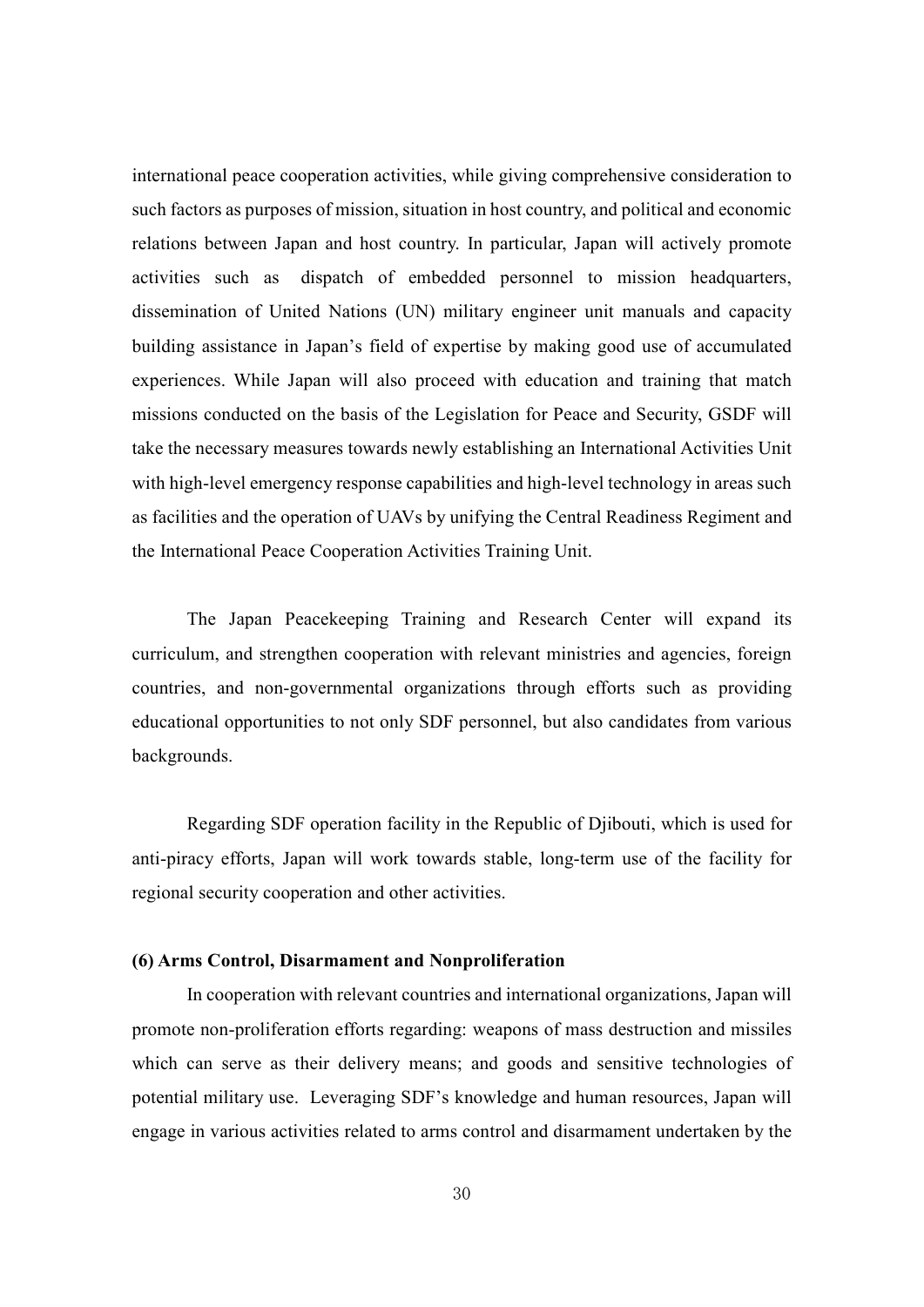UN and other bodies, including the discussion on Lethal Autonomous Weapons Systems (LAWS).

### **6. Elements Supporting Defense Capability**

#### **(1) Training and Exercises**

To effectively respond to various contingencies and enhance its deterrence effectiveness, SDF's joint training and exercises and Japan-U.S. bilateral training and exercises are to be conducted in a tailored and visible way while fully grasping the environment of the surroundings of the training areas and making absolutely sure that safety is secured. Leveraging the lessons learned from these training and exercises, SDF will conduct regular studies and reviews of its plans to address contingencies. Along with these efforts, SDF will expand the establishment and utilization of the training areas in Hokkaido and elsewhere in Japan and conduct effective training and exercises. SDF will also facilitate to expand joint/shared use of U.S. Forces facilities and areas with SDF while accounting for relations with local communities. Furthermore, SDF will facilitate the use of places other than SDF facilities or U.S. Forces facilities and areas and the utilization of excellent training environments overseas such as the U.S. and Australia, and introduce simulators actively. SDF will also strive to further enhance amphibious operation capability by the implementation of training by GSDF and MSDF in collaboration with U.S. Marines, SDF will strive to enhance the effectiveness of the swift and continuous deployment of units and strengthen their presence on a steady-state basis by organically coordinating such training and exercises that utilize training environments in Japan and abroad.

Seeking to respond to various situations with a whole-of-government approach, coordination with relevant agencies including police, firefighters, and the Japan Coast Guard will be reinforced. SDF will also actively utilize the opportunities presented by the joint training and exercises of SDF and Japan-U.S. bilateral training and exercises as a way not only for considering and verifying plans for the actual operations of SDF,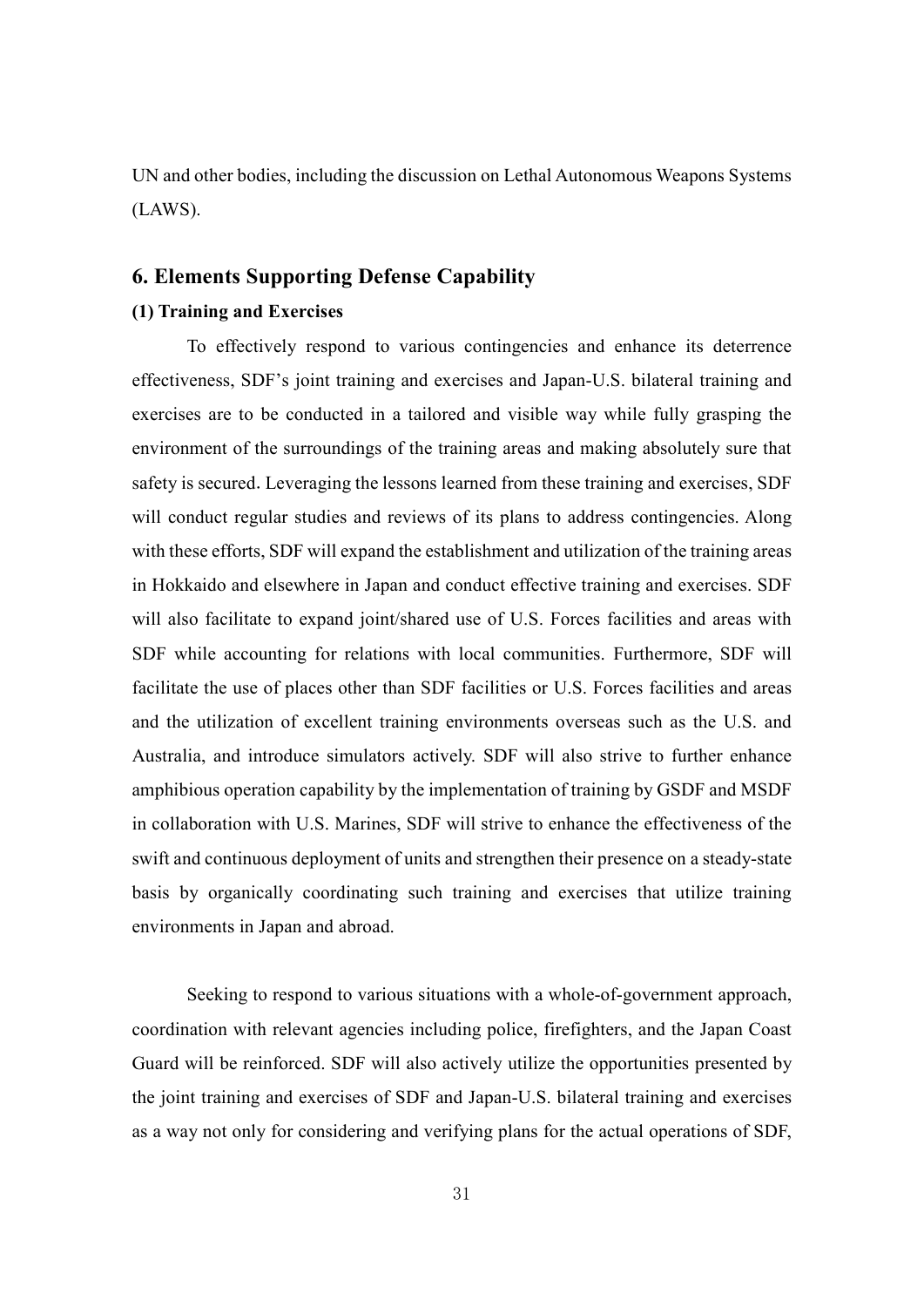but also for actively considering and verifying comprehensive issues including civil protection.

#### **(2) Medical Care**

SDF will enhance its medical functions to keep SDF personnel's vitality and enhance their ability to deal with various situations and engage in a diverse range of missions at home and abroad.

In order to respond to various situations, SDF will strive to enhance the capacity to rapidly deploy medical bases and conduct Damage Control Surgery (DCS) to stabilize the symptoms of patients, and the capacity to manage patients being sent back as part of strengthening the system to seamlessly cover the entire stretch between the frontline and final medical evacuation destinations including the perspective of joint operations. In this regard, SDF will establish a system to jointly possess patient information from the frontline to final destinations. SDF will also strive to standardize medical supplies for the sake of interoperability and to stockpile necessary supplies. Furthermore, in order to transport patients safely, SDF will take necessary measures to introduce armored ambulances. Taking conditions and characteristics of each region into account, SDF will focus on strengthening medical functions of SDF in Japan's southwestern region.

In order to conduct the control and coordination regarding medical operations of SDF on a steady-state basis, SDF will strive to strengthen the organization of the Joint Staff. SDF will establish an efficient and high-quality medical care regime through further endeavors including upgrading of SDF hospitals into medical hubs with enhanced functions. Furthermore, SDF will proceed to improve the management of the National Defense Medical College, enhance its research functions and strive to secure high-quality talents, as well as striving to enrich the clinical experience of medical officers to better secure the number of medical officers, and promoting the appointment of SDF Reserve Personnel (physicians). In addition, MOD/SDF will proceed with the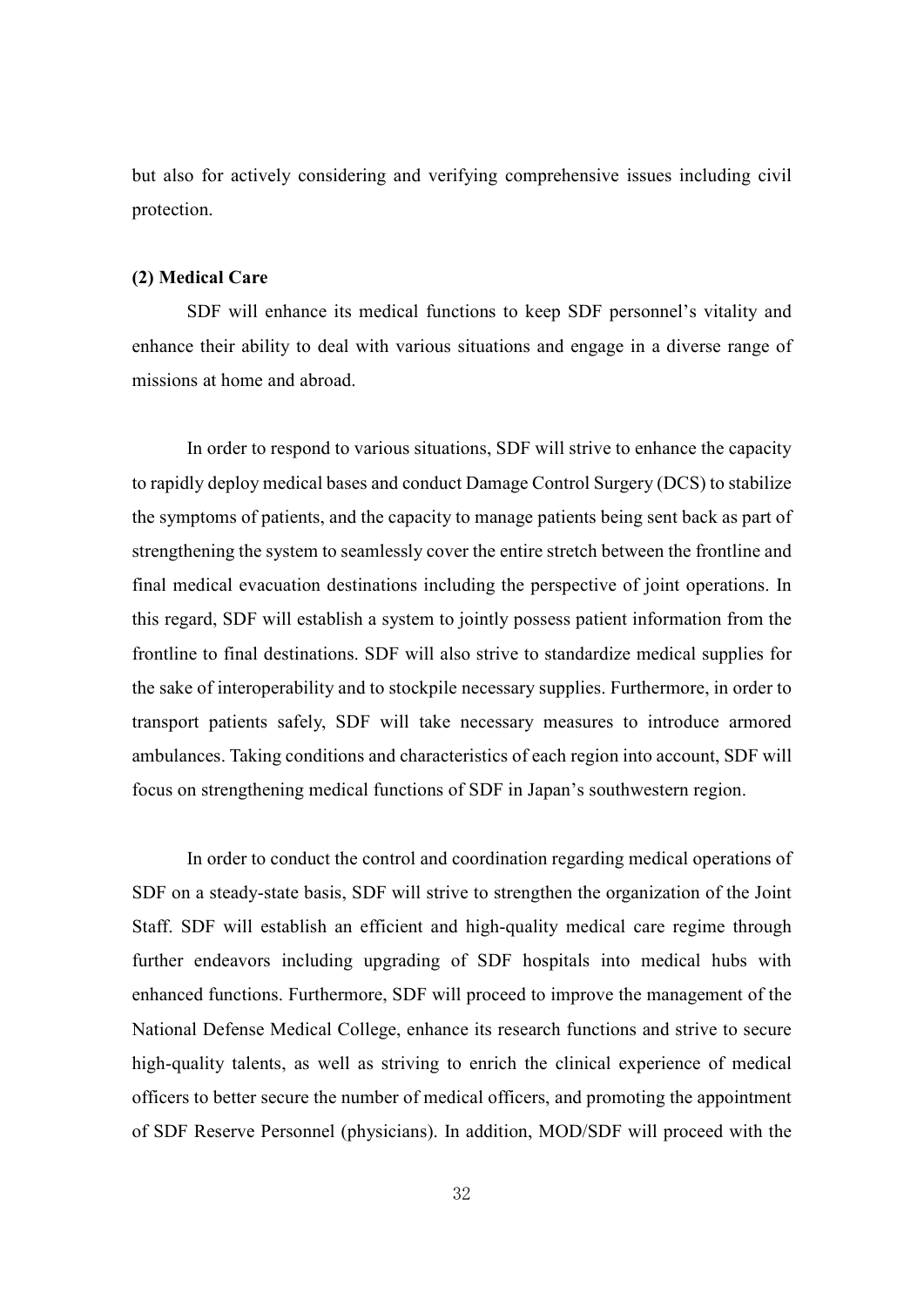establishment of hygienic education and training foundations common to each SDF service that are necessary to improve medical care capabilities for combat injuries and the requisite posture for various international cooperation including capacity building assistance.

#### **(3) Collaboration with Local Communities**

MOD/SDF will constantly and actively engage in public relations activities regarding defense policies and activities. Upon fielding units and equipment of SDF or U.S. Forces in Japan and conducting training and exercises, MOD/SDF will make careful, detailed coordination to meet desires and conditions of local communities, while sufficiently fulfilling accountability. At the same time, MOD/SDF will continue to promote various impact alleviation measures including sound insulation projects at residences. MOD/SDF will further strengthen collaboration with relevant organizations including local governments, police and fire departments in order to enable SDF to swiftly and securely conduct its activities in response to various situations.

In certain regions, presence of SDF units makes substantial contributions to maintenance and revitalization of local communities. There are also cases where SDF's emergency patient transport is supporting community medicine. In light of this, MOD/SDF will give due considerations to local conditions and characteristics upon reorganization of operation units as well as placement of SDF garrisons and bases. MOD/SDF will also promote various measures that contribute to the local community by such means as striving to secure opportunities for local small and medium enterprises to receive contract orders based on the contracting policy of the nation, etc., concerning small and medium enterprises while also being mindful of efficiency.

#### **(4) Intellectual Base**

MOD/SDF will contribute to the promotion of national security education through such means as dispatching instructors to educational institutions and holding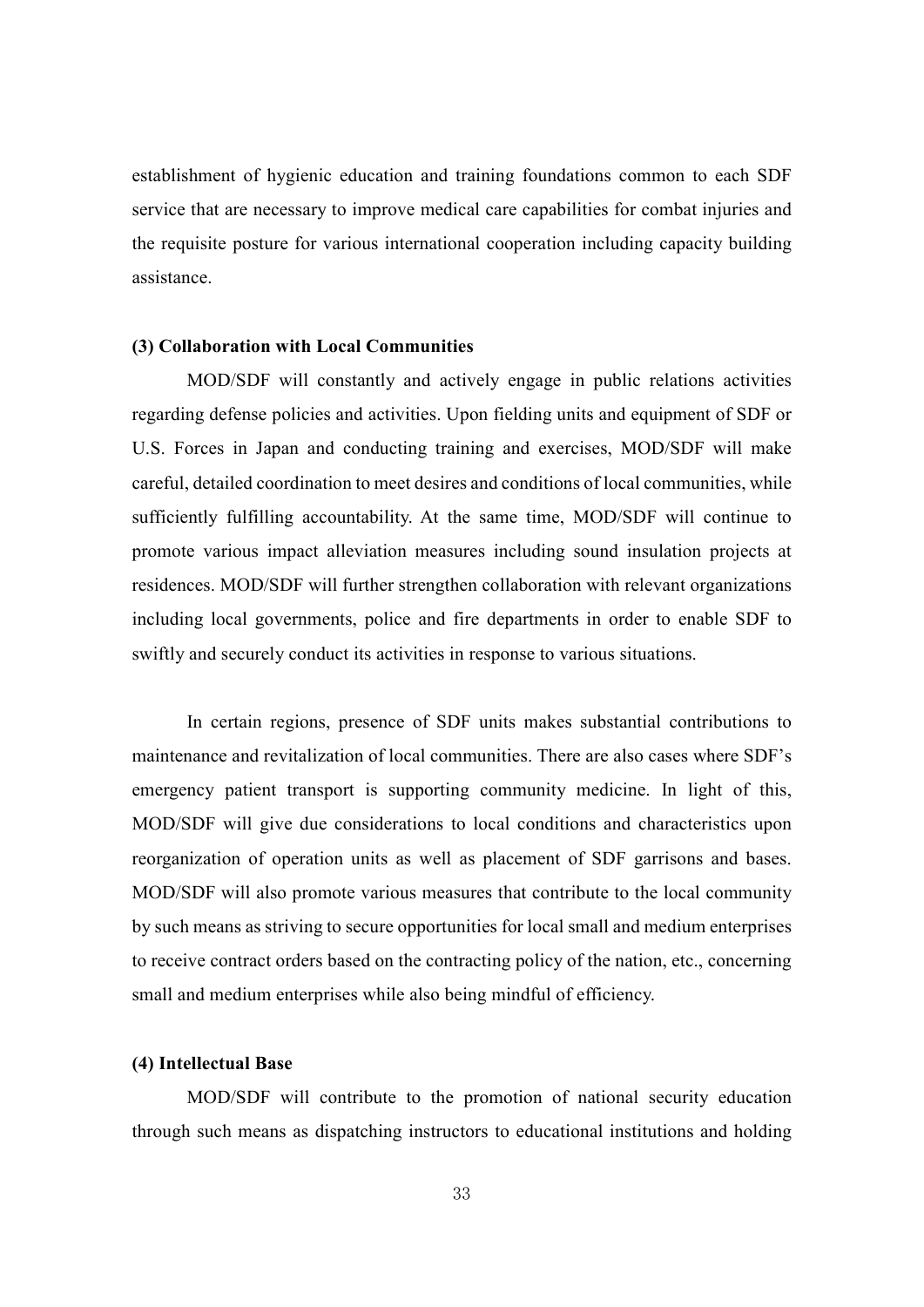public symposiums. In addition, MOD/SDF will provide efficient and highly trustworthy information to increase public access to the research results regarding security. Moreover, MOD/SDF will promote various measures to improve the capabilities for providing information including that in foreign languages, the further utilization of increasingly diversified social networks, and MOD/SDF will also expand networks and institutional collaboration with research and education organizations, and think-tanks in Japan and abroad in order to further strengthen the research system of MOD/SDF with the National Institute for Defense Studies playing central roles. Furthermore, MOD/SDF will contribute to policy development through timely and appropriate supply of high-quality research results, based upon expertise and research capabilities, to the policy development departments.

# **IV. Quantities of Major Procurement**

The Annex Table shows details of the quantities of major procurement described in Section III.

## **V. Expenditures**

1. The expenditure target for the implementation of the defense capability build-up described in this program amount to approximately ¥27,470 billion in FY 2018 prices.

2. For the duration of this program, in harmony with other measures taken by the Government, substantive funds will be secured by means of thoroughgoing greater efficiency and streamlining in defense force development, suspending the use of equipment whose importance has decreased, reviewing or discontinuing projects of low cost-effectiveness, optimizing equipment procurement through cost management/suppression and long-term contracts and securing other revenue. The annual defense budgets target for the implementation of this program is expected to be around approximately ¥25,500 billion over the next five years. In order to adapt to increasingly rapid changes in the security environment, Japan must strengthen its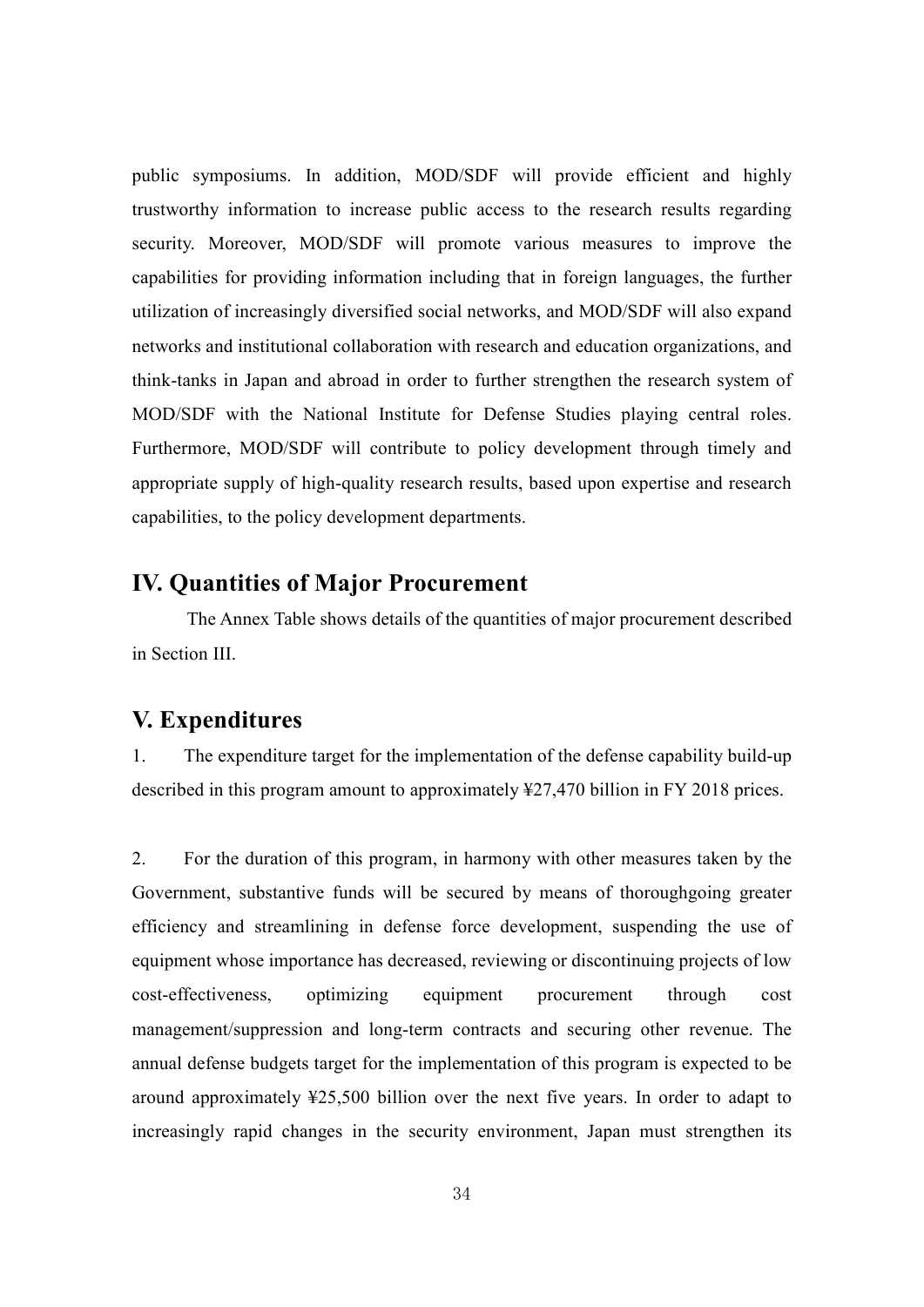defense capability at speeds that are fundamentally different from the past. Moreover, to achieve rapid procurement of defense equipment, Japan must pursue flexible and swift project management, and the budgetary process for each fiscal year which will be conducted taking into account the economic and fiscal conditions among other budgets.

3. The amount of expenses based on contracts (material expenses) to be newly concluded to implement this program will be allocated within the ceiling of approximately ¥17,170 billion in FY 2018 prices (excluding the amount corresponding to payments outside of the program period for contracts that contribute to improving project efficiency such as maintenance), and the future obligation shall be managed appropriately.

4. This program will be reviewed after three years as necessary, with consideration to such factors at home and abroad as the international security environment, trends in technological standards including information communication technology, and fiscal conditions.

## **VI. Other**

While maintaining U.S. Forces deterrence, Japan will steadily implement specific measures stipulated in "United States-Japan Roadmap for Realignment Implementation" and other SCC documents and SACO (Special Action Committee on Okinawa) related programs to mitigate the impact on local communities, including those in Okinawa.